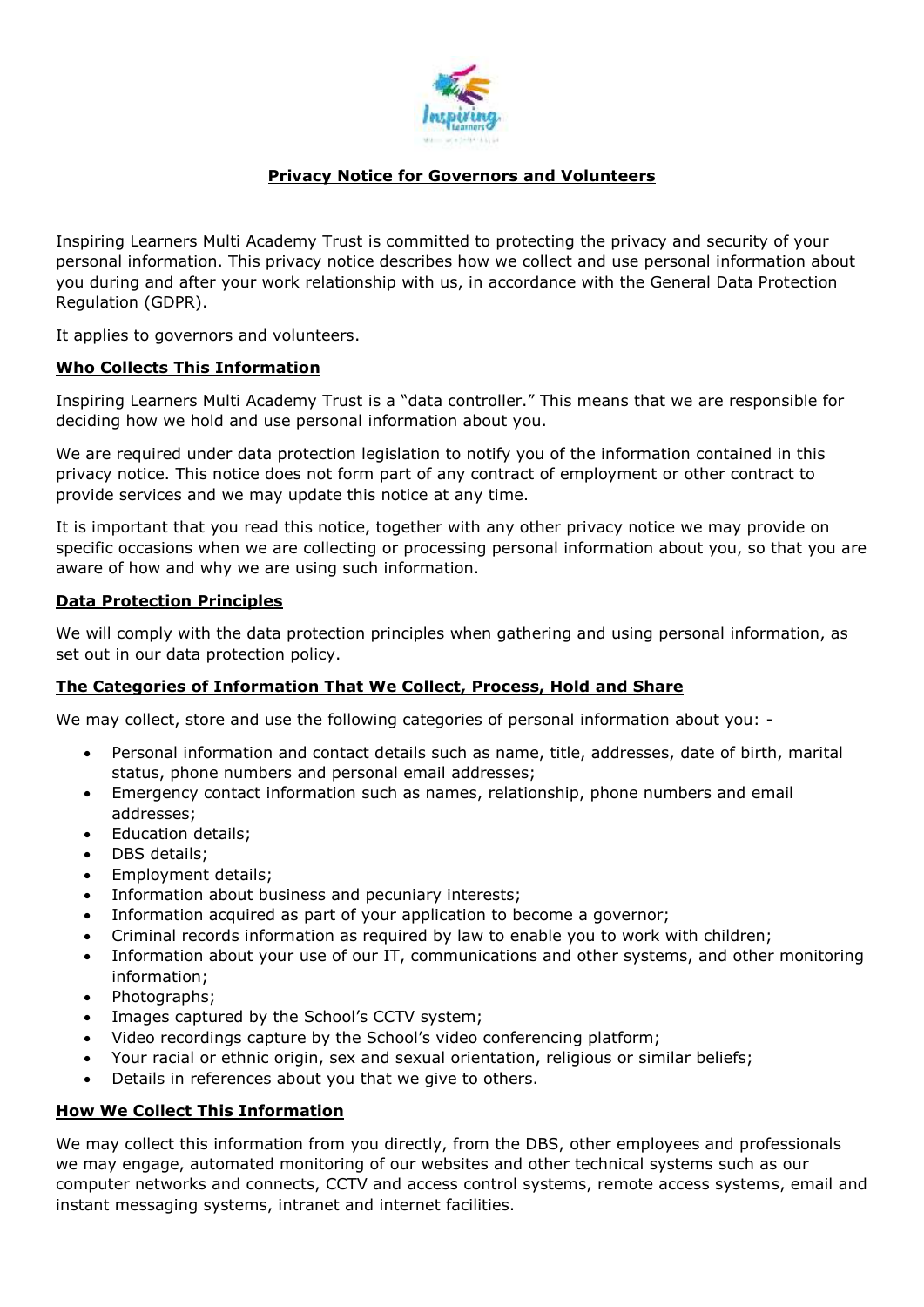A majority of the information that we collect from you is mandatory, however there is some information that you can choose whether or not to provide it to us. Whenever we seek to collect information from you, we make it clear whether you must provide this information (and if so, what the possible consequences are of not complying), or whether you have a choice.

# **How We Use Your Information**

We will only use your personal information when the law allows us to. Most commonly, we will use your information in the following circumstances: -

- Where you have provided your consent;
- Where we need to perform the contract we have entered into with you;
- Where we need to comply with a legal obligation (such as health and safety legislation and under statutory codes of practice);
- Where it is needed in the public interest or for official purposes;
- Where it is necessary for our legitimate interests (or those of a third party) and your interests, rights and freedoms do not override those interests.

We need all the categories of information in the list above primarily to allow us to comply with our legal obligations and to enable us as a School to perform our public task. Please note that we may process your information without your knowledge or consent, where this is require or permitted by law.

The situations in which we will process your personal information are listed below: -

- To determine appointment and suitability as a governor;
- To deal with election of governors;
- To comply with safeguarding obligations;
- To provide details on our website or online databases about governors;
- To communicate with third parties and other stakeholders to the School;
- For business management and planning purposes (including accounting, budgetary and health and safety purposes;
- For financial purposes (such as expenses);
- To deal with any complaints/investigations as required;
- When you sit on a panel or committee, name and comments as well as decisions made;
- To send communications in your role as governor;
- For education, training and development requirements;
- In order to review governance of the School;
- In order to comply with any legal dispute or any legal obligations;
- In order to comply with regulatory requirements or health and safety obligations;
- To ensure system security, including preventing unauthorised access to our networks;
- To monitor use of our systems to ensure compliance with our IT processes;
- To receive advice from external advisors and consultants;
- To liaise with regulatory bodies (such as the DfE, DBS); and
- Dealing with termination of your appointment;

Some of the above grounds for processing will overlap and there may be several grounds which justify our use of your personal information.

If you fail to provide certain information when requested, we may be prevented from complying with our legal obligations (such as to ensure health and safety). Where you have provided us with consent to use your data, you may withdraw this consent at any time.

We will only use your personal information for the purposes for which we collected it, unless we reasonably consider that we need to use it for another reason and that reason is compatible with the original purpose. If we need to use your personal information for an unrelated purpose, we will notify you and we will explain the legal basis which allows us to do so.

# **How We Use Particularly Sensitive Information**

Sensitive personal information (as defined under the GDPR as "special category data") require higher levels of protection and further justification for collecting, storing and using this type of personal information. We may process this data in the following circumstances: -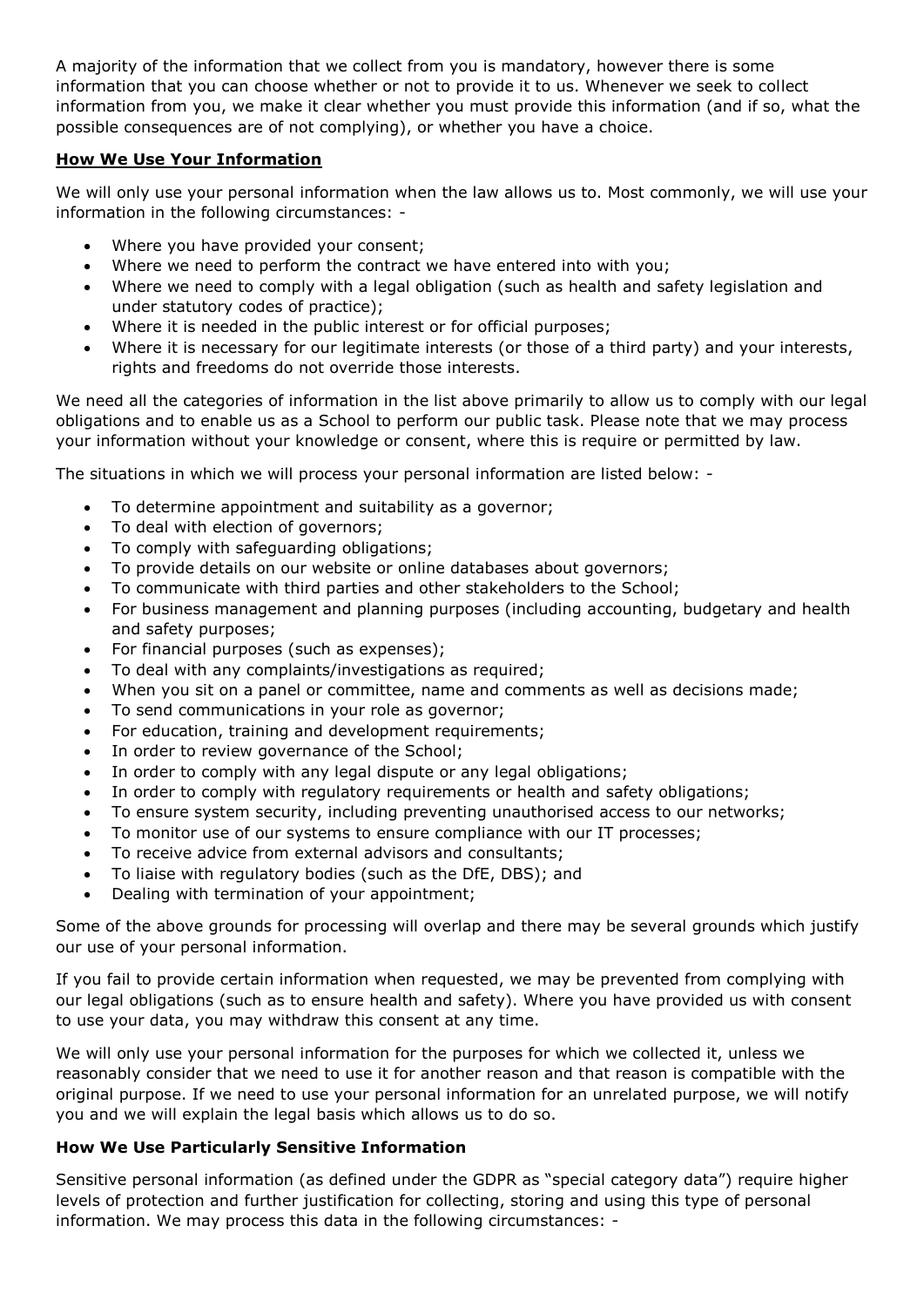- In limited circumstances, with your explicit written consent:
- Where we need to carry out our legal obligations in line with our data protection policy;
- Where it is needed in the public interest, such as for equal opportunities monitoring (or in relation to our pension scheme);
- Where it is needed in relation to legal claims or where it is necessary to protect your interests (or someone else's interests) and you are not capable of giving your consent.

# **Criminal Convictions**

We may only use information relating to criminal convictions where the law allows us to do so. This will usually be where it is necessary to carry out our legal obligations. We will only collect information about criminal convictions if it is appropriate given the nature of the role and where we are legally able to do so.

Where appropriate we will collect information about criminal convictions as part of the recruitment process or we may be notified of such information directly by you in the course of working for us.

# **Automated Decision Making**

Automated decision making takes place when an electronic system uses personal information to make a decision without human intervention. We are allowed to use automated decision making in the following circumstances: -

- Where we have notified you of the decision and given you 21 days to request a reconsideration;
- Where it is necessary to perform the contract with you and appropriate measures are put in place to safeguard your rights; or
- In limited circumstances, with your explicit written consent and where appropriate measures are in place to safeguard your rights.

You will not be subject to decisions that will have a significant impact on you based solely on automated decision-making, unless we have a lawful basis for doing so and we have notified you.

# **Sharing Data**

We may need to share your data with third parties, including third party service providers where required by law, where it is necessary to administer the working relationship with you or where we have another legitimate interest in doing so. These include the following: -

- Government departments or agencies
- The Local Authority
- Suppliers and Service providers
- Professional advisors and consultants
- The Department for Education
- Law enforcement
- Other schools within the Trust
- Support services;
- DBS.

Information will be provided to those agencies securely or anonymised where possible.

The recipient of the information will be bound by confidentiality obligations, we require them to respect the security of your data and to treat it in accordance with the law.

We may transfer your personal information outside the EU. If we do, you can expect a similar degree of protection in respect of your personal information.

### **Retention Periods**

Except as otherwise permitted or required by applicable law or regulation, the School only retains personal data for as long as necessary to fulfil the purposes they collected it for, as required to satisfy any legal, accounting or reporting obligations, or as necessary to resolve disputes.

To determine the appropriate retention period for personal data, the School considers the amount, nature, and sensitivity of personal data, the potential risk of harm from unauthorised use or disclosure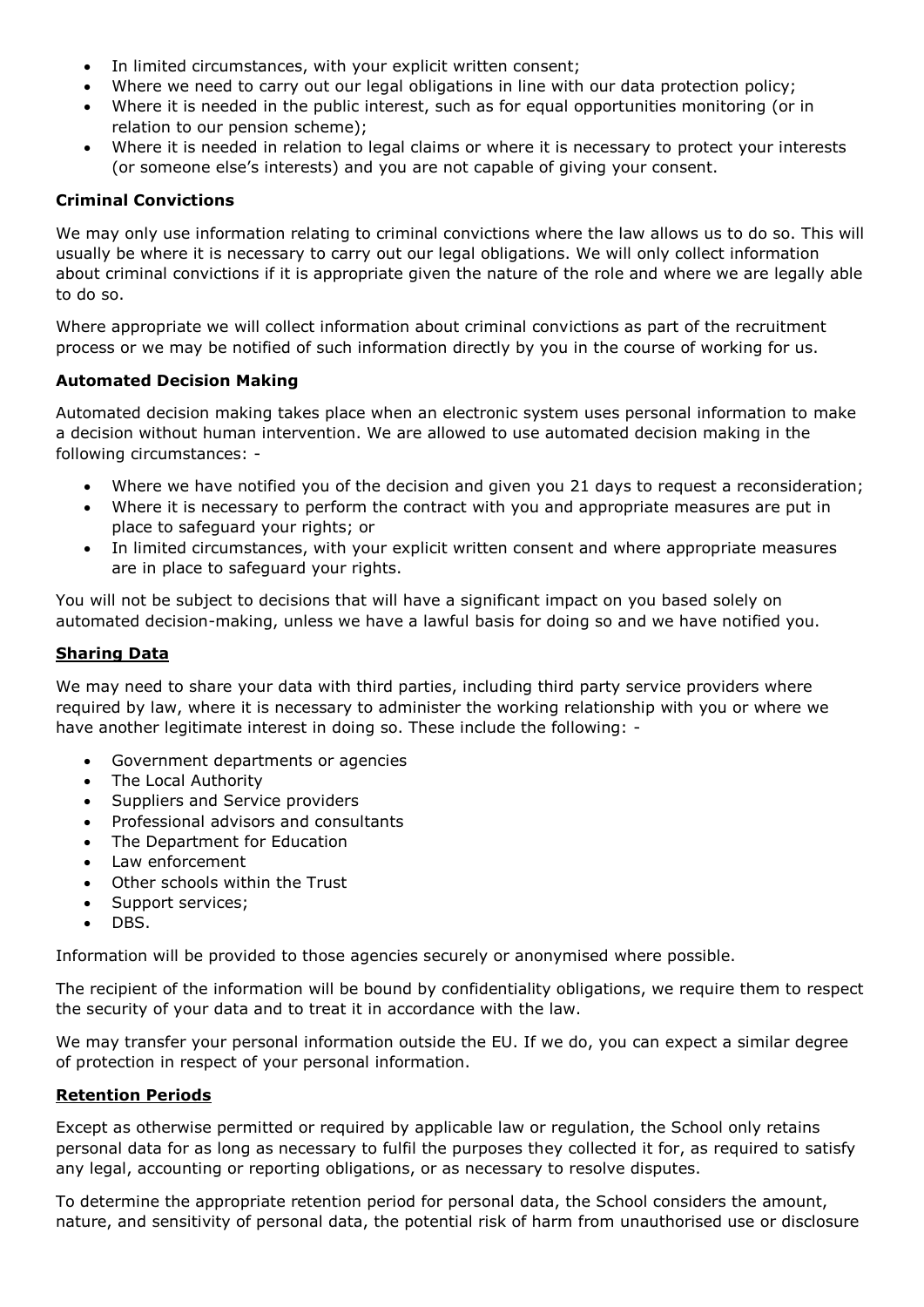of personal data, the purposes for processing the personal data, whether we can fulfil the purposes of processing by other means and any applicable legal requirements.

Once you are no longer a governor or volunteer of the school we will retain and securely destroy your personal information in accordance with our data retention policy.

# **Security**

We have put in place measures to protect the security of your information (i.e. against it being accidentally lost, used or accessed in an unauthorised way). In addition, we limit access to your personal information to those employees, agents, contractors and other third parties who have a business need to know. Details of these measures are available in our Data Protection and Retention Policies.

Third parties will only process your personal information on our instructions and where they have agreed to treat information confidentially and to keep it secure.

We have put in place procedures to deal with any suspected data security breach and will notify you and any applicable regulator of a suspected breach where we are legally required to do so.

### **Your Rights of Access, Correction, Erasure and Restriction**

It is important that the personal information we hold about you is accurate and current. Please keep us informed if your personal information changes during your working relationship with us.

Under certain circumstances by law you have the right to: -

- Access your personal information (commonly known as a "subject access request"). This allows you to receive a copy of the personal information we hold about you and to check we are lawfully processing it. You will not have to pay a fee to access your personal information. However we may charge a reasonable fee if your request for access is clearly unfounded or excessive. Alternatively we may refuse to comply with the request in such circumstances.
- Correction of the personal information we hold about you. This enables you to have any inaccurate information we hold about you corrected.
- Erasure of your personal information. You can ask us to delete or remove personal data if there is no good reason for us continuing to process it.
- Restriction of processing your personal information. You can ask us to suspend processing personal information about you in certain circumstances, for example, if you want us to establish its accuracy before processing it.
- To object to processing in certain circumstances (for example for direct marketing purposes).
- To transfer your personal information to another party.

If you want to exercise any of the above rights, please contact Headteacher / Head of School in writing.

We may need to request specific information from you to help us confirm your identity and ensure your right to access the information (or to exercise any of your other rights). This is another appropriate security measure to ensure that personal information is not disclosed to any person who has no right to receive it.

### **Right to Withdraw Consent**

In the limited circumstances where you may have provided your consent to the collection, processing and transfer of your personal information for a specific purpose, you have the right to withdraw your consent for that specific processing at any time. To withdraw your consent, please contact Headteacher / Head of School. Once we have received notification that you have withdrawn your consent, we will no longer process your information for the purpose or purposes you originally agreed to, unless we have another legitimate basis for doing so in law.

### **How to Raise a Concern**

We hope that Headteacher / Head of School can resolve any query you raise about our use of your information in the first instance.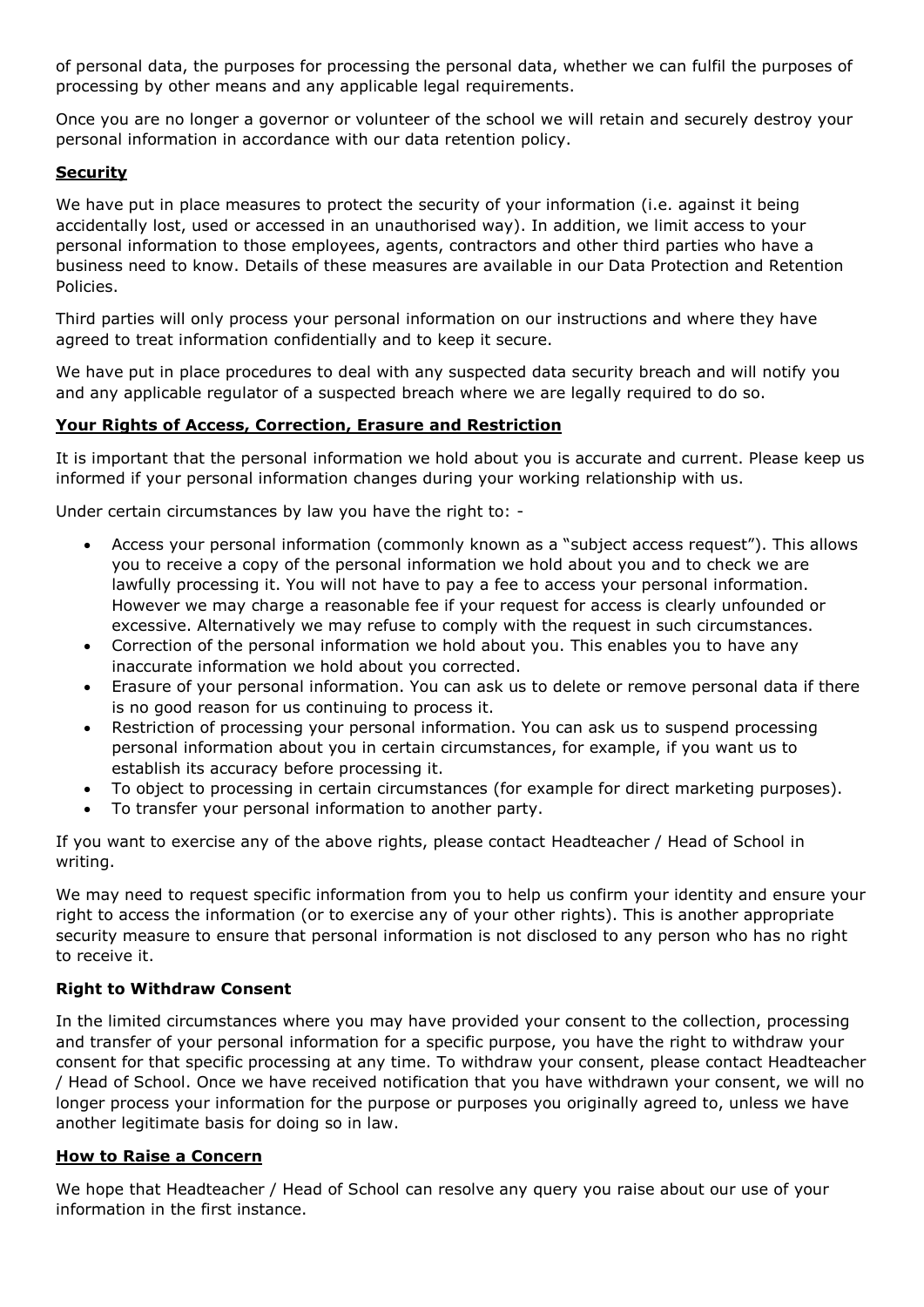We have appointed a data protection officer (DPO) to oversee compliance with data protection and this privacy notice. If you have any questions about how we handle your personal information which cannot be resolve by Headteacher / Head of School, then you can contact the DPO on the details below: -

Data Protection Officer: Judicium Consulting Limited Address: 72 Cannon Street, London, EC4N 6AE Email: [dataservices@judicium.com](mailto:dataservices@judicium.com) Web: www.judiciumeducation.co.uk Lead Contact: Craig Stilwell

You have the right to make a complaint at any time to the Information Commissioner's Office, the UK supervisory authority for data protection issues.

#### **Changes to This Privacy Notice**

We reserve the right to update this privacy notice at any time, and we will provide you with a new privacy notice when we make any substantial updates. We may also notify you in other ways from time to time about the processing of your personal information.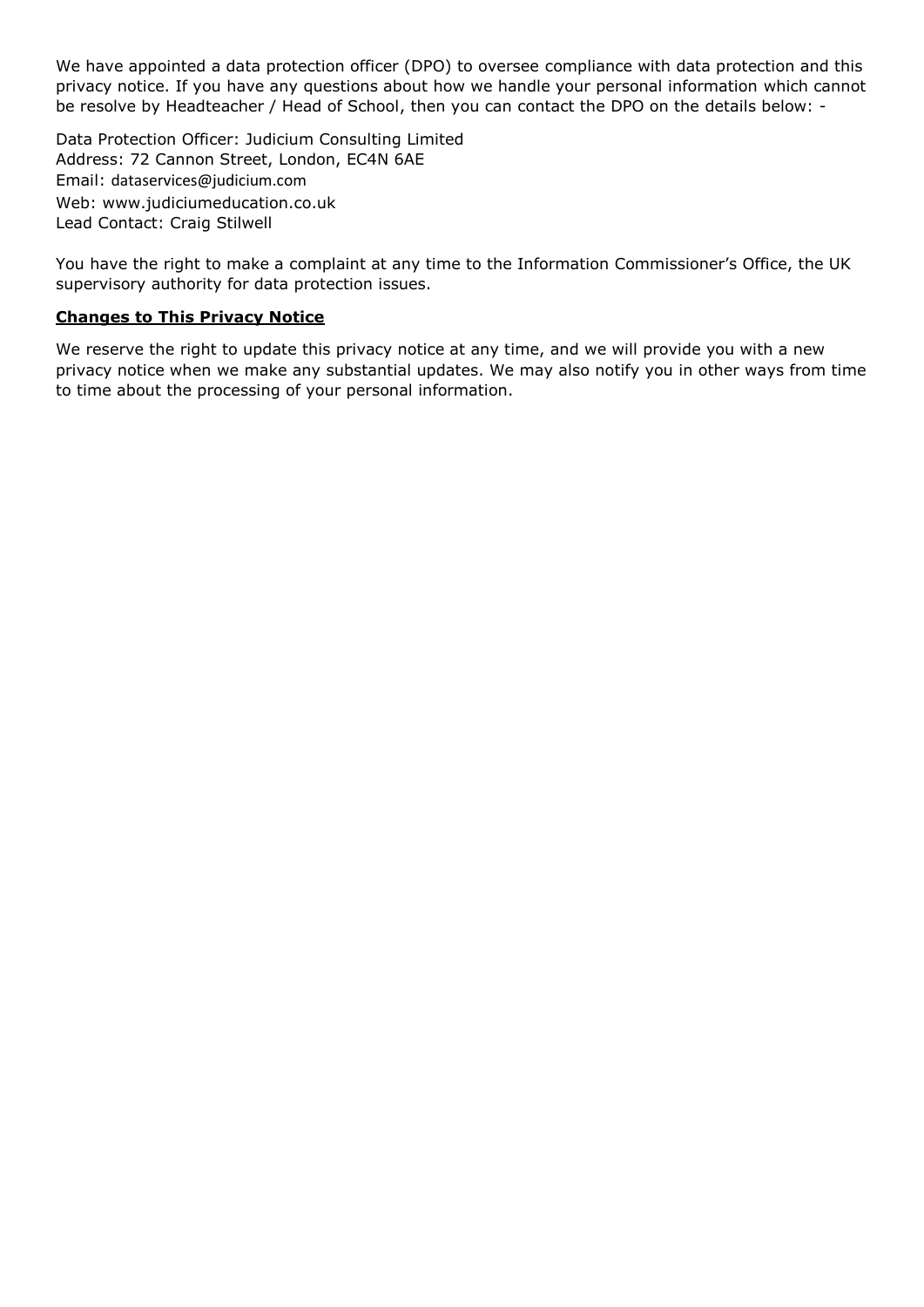

# **Privacy Notice for Job Applicants**

Inspiring Learners Multi Academy Trust is committed to protecting the privacy and security of your personal information. This privacy notice describes how we collect and use personal information about you during and after your work relationship with us, in accordance with the General Data Protection Regulation (GDPR).

Successful candidates should refer to our privacy notice for staff for information about how their personal data is stored and collected.

### **Who Collects This Information**

Inspiring Learners Multi Academy Trust is a "data controller." This means that we are responsible for deciding how we hold and use personal information about you.

We are required under data protection legislation to notify you of the information contained in this privacy notice. This notice does not form part of any contract of employment or other contract to provide services and we may update this notice at any time.

It is important that you read this notice, together with any other privacy notice we may provide on specific occasions when we are collecting or processing personal information about you, so that you are aware of how and why we are using such information.

#### **Data Protection Principles**

We will comply with the data protection principles when gathering and using personal information, as set out in our data protection policy.

### **The Categories Of Information That We Collect, Process, Hold And Share**

We may collect, store and use the following categories of personal information about you up to the shortlisting stage of the recruitment process: -

- Personal information and contact details such as name, title, addresses, date of birth, marital status, phone numbers and personal email addresses;
- Emergency contact information such as names, relationship, phone numbers and email addresses;
- Information collected during the recruitment process that we retain during your employment including proof of right to work in the UK, information entered on the application form, CV, qualifications;
- Details of your employment history including job titles, salary and working hours;
- Information regarding your criminal record as required by law to enable you to work with children;
- Details of your referees and references;
- Your racial or ethnic origin, sex and sexual orientation, religious or similar beliefs.

We may also collect information after the shortlisting and interview stage in order to make a final decision on where to recruit, including criminal record information, references, information regarding qualifications. We may also ask about details of any conduct, grievance or performance issues, appraisals, time and attendance from references provided by you.

### **How We Collect This Information**

 We may collect this information from you, your referees, your education provider, relevant professional bodies the Home Office and from the DBS.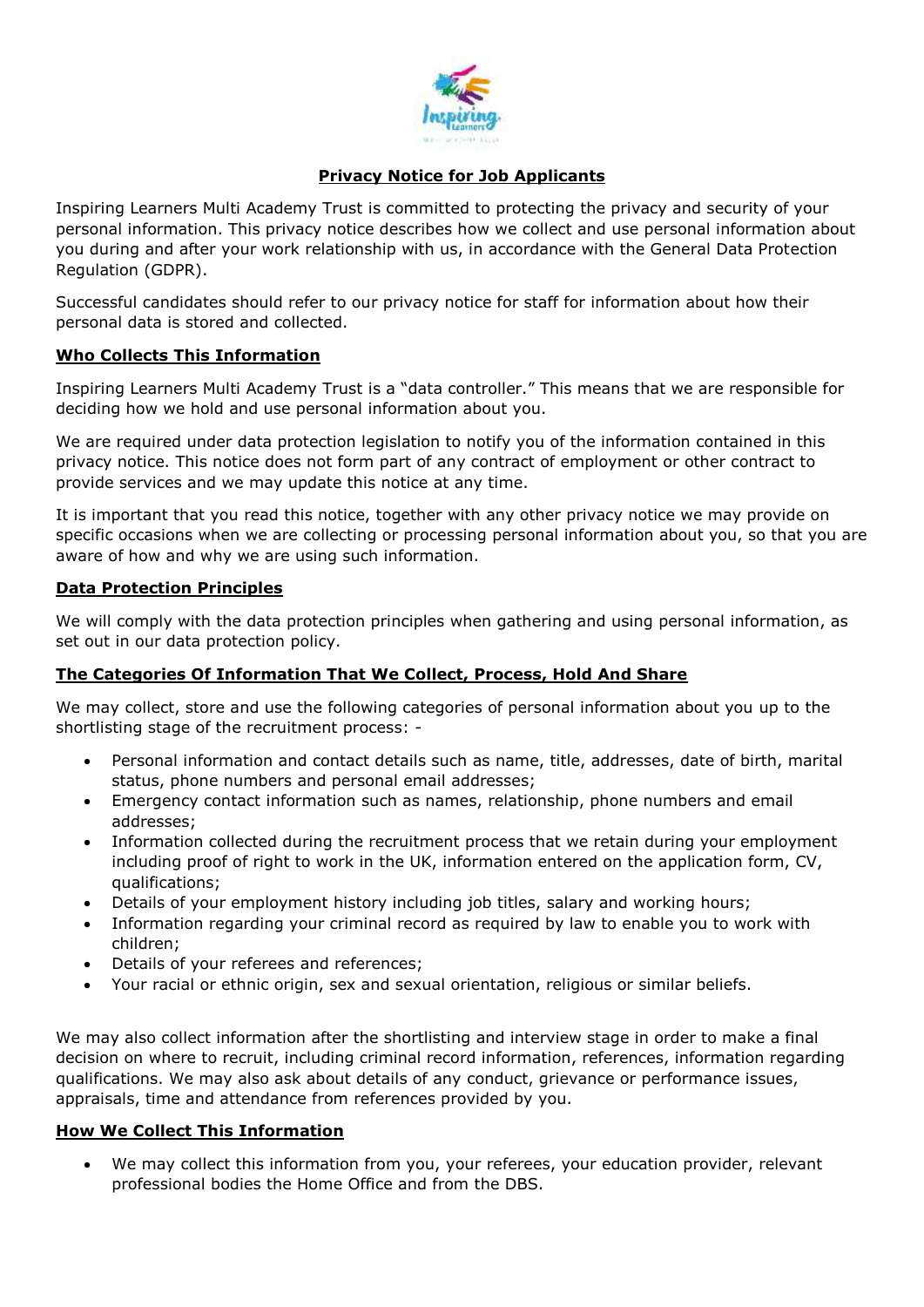# **How We Use Your Information**

We will only use your personal information when the law allows us to. Most commonly, we will use your information in the following circumstances: -

- Where we need to take steps to enter into a contract with you;
- Where we need to comply with a legal obligation (such as health and safety legislation, under statutory codes of practice and employment protection legislation);
- Where it is needed in the public interest or for official purposes;
- Where it is necessary for our legitimate interests (or those of a third party) and your interests, rights and freedoms do not override those interests.
- Where you have provided your consent for us to process your personal data.

Generally the purpose of us collecting your data is to enable us to facilitate safe recruitment and determine suitability for the role. We also collect data in order to carry out equal opportunities monitoring and to ensure appropriate access arrangements are put in place if required.

If you fail to provide certain information when requested, we may not be able to take the steps to enter into a contract with you (for example if incorrect references are provided), or we may be prevented from complying with our legal obligations (such as to determine suitability to work with children).

We will only use your personal information for the purposes for which we collected it, unless we reasonably consider that we need to use it for another reason and that reason is compatible with the original purpose. If we need to use your personal information for an unrelated purpose, we will notify you and we will explain the legal basis which allows us to do so.

# **How We Use Particularly Sensitive Information**

Sensitive personal information (as defined under the GDPR as "special category data") require higher levels of protection and further justification for collecting, storing and using this type of personal information. We may process this data in the following circumstances: -

- In limited circumstances, with your explicit written consent;
- Where we need to carry out our legal obligations in line with our data protection policy;
- Where it is needed in the public interest, such as for equal opportunities monitoring;
- Where it is needed to assess your working capacity on health grounds, subject to appropriate confidentiality safeguards. Less commonly, we may process this type of information where it is needed in relation to legal claims or where it is necessary to protect your interests (or someone else's interests) and you are not capable of giving your consent.

### **Criminal Convictions**

We may only use information relating to criminal convictions where the law allows us to do so. This will usually be where it is necessary to carry out our legal obligations. We will only collect information about criminal convictions if it is appropriate given the nature of the role and where we are legally able to do so.

Where appropriate we will collect information about criminal convictions as part of the recruitment process or we may be notified of such information directly by you in the course of working for us.

### **Sharing Data**

We may need to share your data with third parties, including third party service providers where required by law, where it is necessary to administer the working relationship with you or where we have another legitimate interest in doing so.

These include the following: -

- Academic or regulatory bodies to validate qualifications/experience (for example the teaching agency);
- Referees;
- Our Trust in order to meet our legal obligations for sharing data with it;
- other schools within the Trust;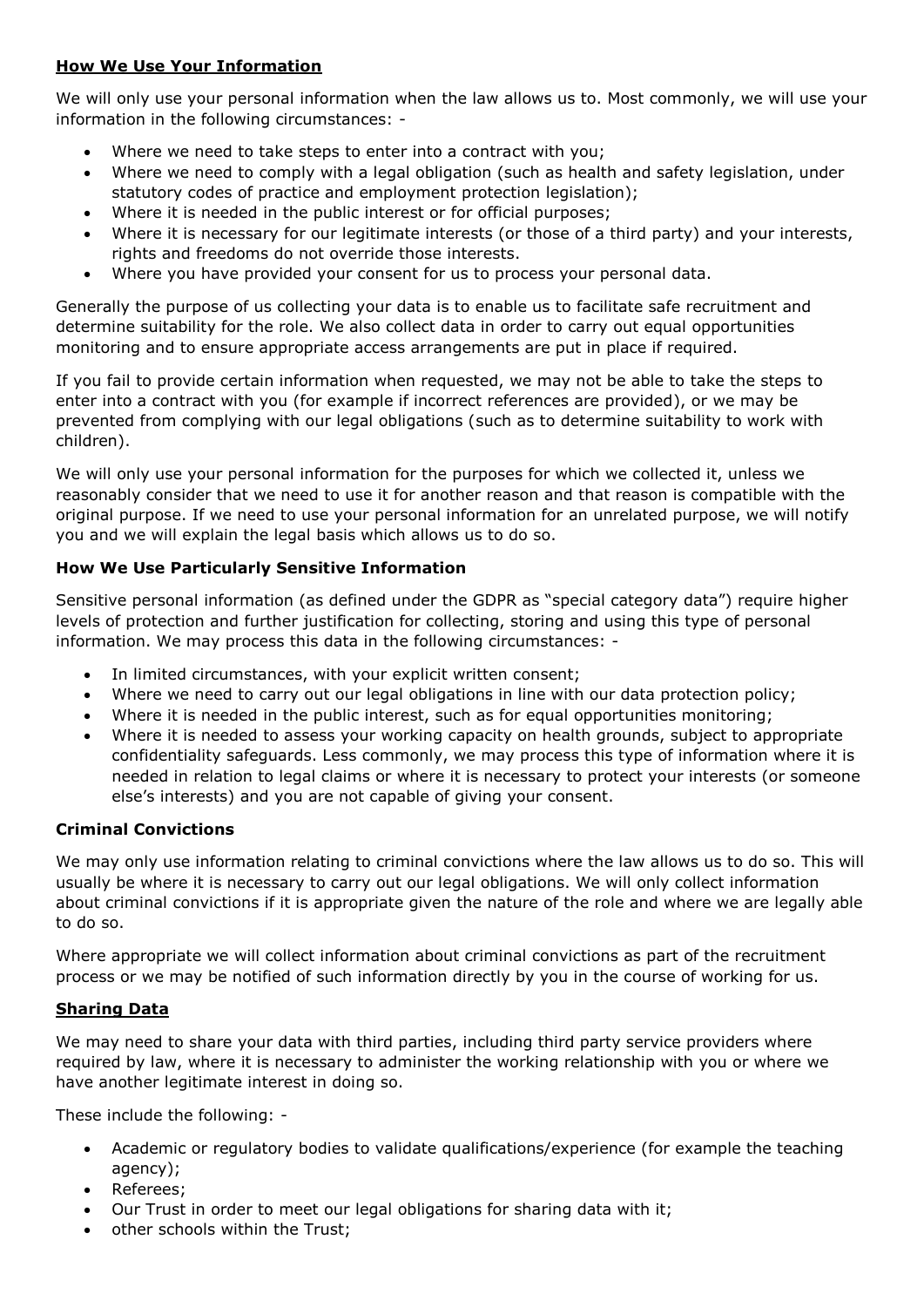- Other schools;
- DBS; and
- Recruitment and supply agencies.

We may also need to share some of the above categories of personal information with other parties, such as HR consultants and professional advisers. Usually information will be anonymised but this may not always be possible. The recipients of the information will be bound by confidentiality obligations. We may also be required to share some personal information with our regulators or as required to comply with the law.

## **Retention Periods**

Except as otherwise permitted or required by applicable law or regulation, the School only retains personal data for as long as necessary to fulfil the purposes they collected it for, as required to satisfy any legal, accounting or reporting obligations, or as necessary to resolve disputes.

How long we keep your information will depend on whether your application is successful and you become employed by us, the nature of the information concerned and the purposes for which it is processed. Full details on how long we keep personal data for is set out in our data retention policy.

# **Security**

We have put in place measures to protect the security of your information (i.e. against it being accidentally lost, used or accessed in an unauthorised way). In addition, we limit access to your personal information to those employees, agents, contractors and other third parties who have a business need to know. Details of these measures are available in our Dat Protection and Retention Policies.

Third parties will only process your personal information on our instructions and where they have agreed to treat information confidentially and to keep it secure.

We have put in place procedures to deal with any suspected data security breach and will notify you and any applicable regulator of a suspected breach where we are legally required to do so.

### **Your Rights Of Access, Correction, Erasure And Restriction**

It is important that the personal information we hold about you is accurate and current. Please keep us informed if your personal information changes during your working relationship with us.

Under certain circumstances by law you have the right to: -

- Access your personal information (commonly known as a "subject access request"). This allows you to receive a copy of the personal information we hold about you and to check we are lawfully processing it. You will not have to pay a fee to access your personal information. However we may charge a reasonable fee if your request for access is clearly unfounded or excessive. Alternatively we may refuse to comply with the request in such circumstances.
- Correction of the personal information we hold about you. This enables you to have any inaccurate information we hold about you corrected.
- Erasure of your personal information. You can ask us to delete or remove personal data if there is no good reason for us continuing to process it.
- Restriction of processing your personal information. You can ask us to suspend processing personal information about you in certain circumstances, for example, if you want us to establish its accuracy before processing it.
- To object to processing in certain circumstances (for example for direct marketing purposes).
- To transfer your personal information to another party.

If you want to exercise any of the above rights, please contact the Headteacher/Head of School in writing.

We may need to request specific information from you to help us confirm your identity and ensure your right to access the information (or to exercise any of your other rights). This is another appropriate security measure to ensure that personal information is not disclosed to any person who has no right to receive it.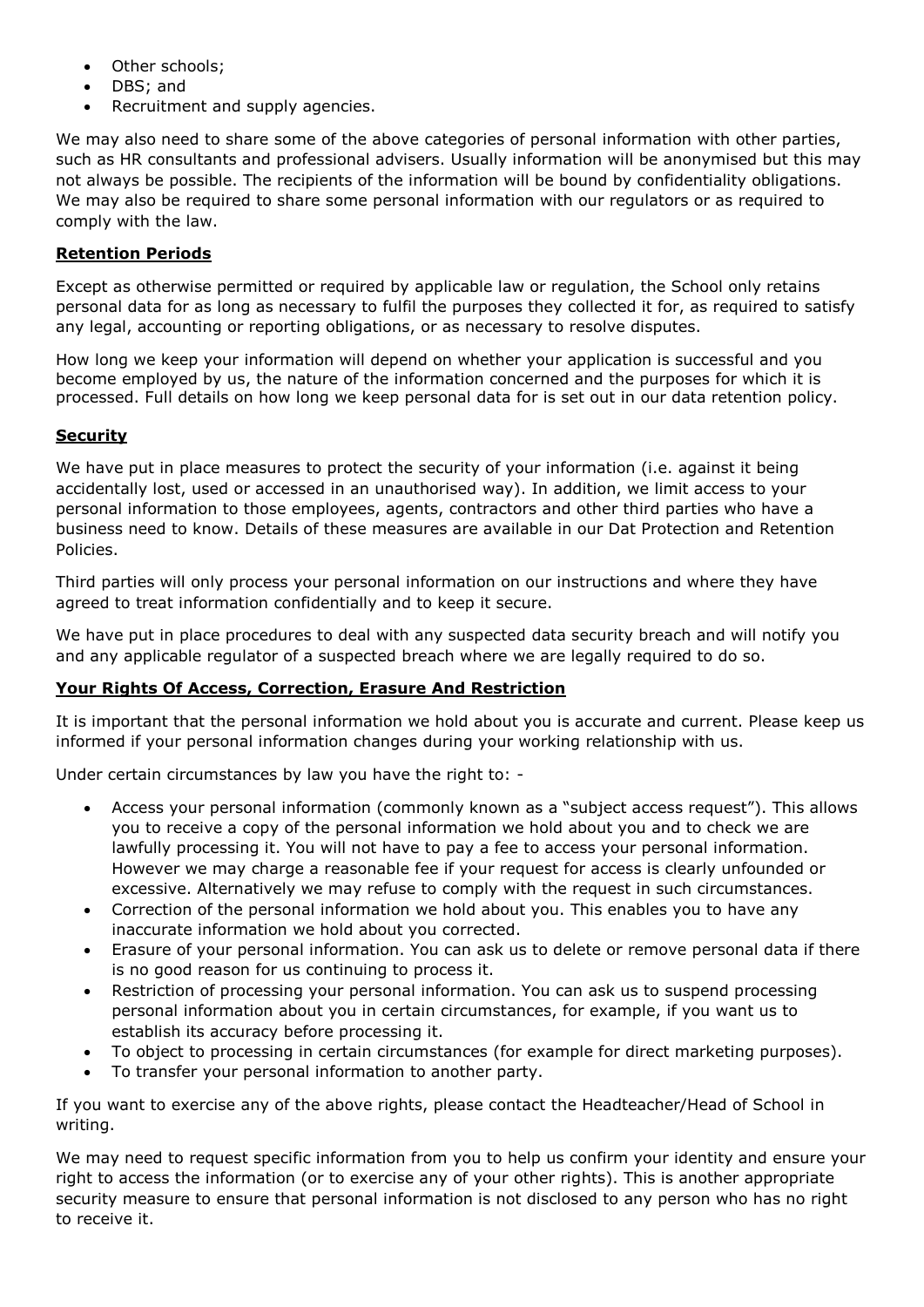## **Right To Withdraw Consent**

In the limited circumstances where you may have provided your consent to the collection, processing and transfer of your personal information for a specific purpose, you have the right to withdraw your consent for that specific processing at any time. To withdraw your consent, please contact Headteacher / Head of School. Once we have received notification that you have withdrawn your consent, we will no longer process your information for the purpose or purposes you originally agreed to, unless we have another legitimate basis for doing so in law.

# **How To Raise A Concern**

We hope that the Headteacher/Head of School can resolve any query you raise about our use of your information in the first instance.

We have appointed a data protection officer (DPO) to oversee compliance with data protection and this privacy notice. If you have any questions about how we handle your personal information which cannot be resolve by the Headteacher/Head of School, then you can contact the DPO on the details below: -

Data Protection Officer: Judicium Consulting Limited Address: 72 Cannon Street, London, EC4N 6AE Email: [dataservices@judicium.com](mailto:dataservices@judicium.com) Web: www.judiciumeducation.co.uk Lead Contact: Craig Stilwell You have the right to make a complaint at any time to the Information Commissioner's Office, the UK supervisory authority for data protection issues.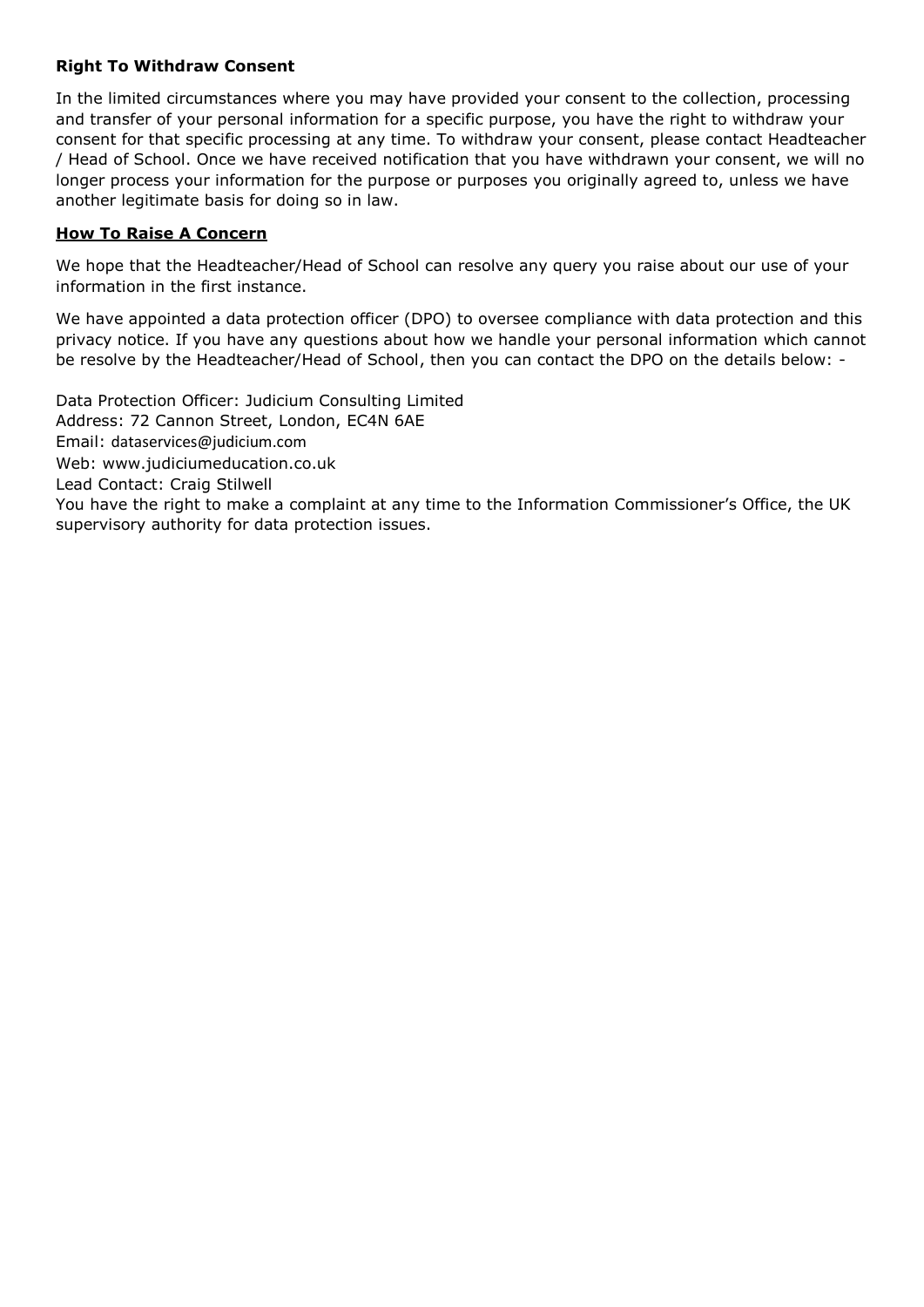

# **Privacy Notice for Parents and Pupils**

Inspiring Learners Multi Academy Trust is committed to protecting the privacy and security of personal information. This privacy notice describes how we collect and use personal information about pupils, in accordance with the General Data Protection Regulation (GDPR), section 537A of the Education Act 1996 and section 83 of the Children Act 1989.

# **Who Collects This Information**

Inspiring Learners Multi Academy Trust is a "data controller." This means that we are responsible for deciding how we hold and use personal information about pupils and parents.

# **The Categories Of Pupil Information That We Collect, Process, Hold And Share**

We may collect, store and use the following categories of personal information about you: -

- Personal information such as name, pupil number, date of birth, gender and contact information;
- Emergency contact and family lifestyle information such as names, relationship, phone numbers and email addresses;
- Characteristics (such as ethnicity, language, nationality, country of birth and free school meal eligibility);
- Attendance details (such as sessions attended, number of absences and reasons for absence);
- [Financial details];
- Performance and assessment information;
- Behavioural information (including exclusions);
- Special educational needs information;
- Relevant medical information;
- Special categories of personal data (including [ethnicity, relevant medical information, special educational needs information]);
- Images of pupils engaging in school activities, and images captured by the School's CCTV system;
- Information about the use of our IT, communications and other systems, and other monitoring information;

### **Collecting This Information**

Whilst the majority of information you provide to us is mandatory, some of it is provided to us on a voluntary basis. In order to comply with the General Data Protection Regulation, we will inform you whether you are required to provide certain pupil information to us or if you have a choice in this.

It is important that the personal information we hold about you is accurate and current. Please keep us informed if your personal information changes during your working relationship with us.

### **How We Use Your Personal Information**

We hold pupil data and use it for: -

- Pupil selection (and to confirm the identity of prospective pupils and their parents);
- Providing education services and extra-curricular activities to pupils, and monitoring pupils' progress and educational needs;
- Informing decisions such as the funding of schools;
- Assessing performance and to set targets for schools;
- Safeguarding pupils' welfare and providing appropriate pastoral (and where necessary medical) care;
- Support teaching and learning;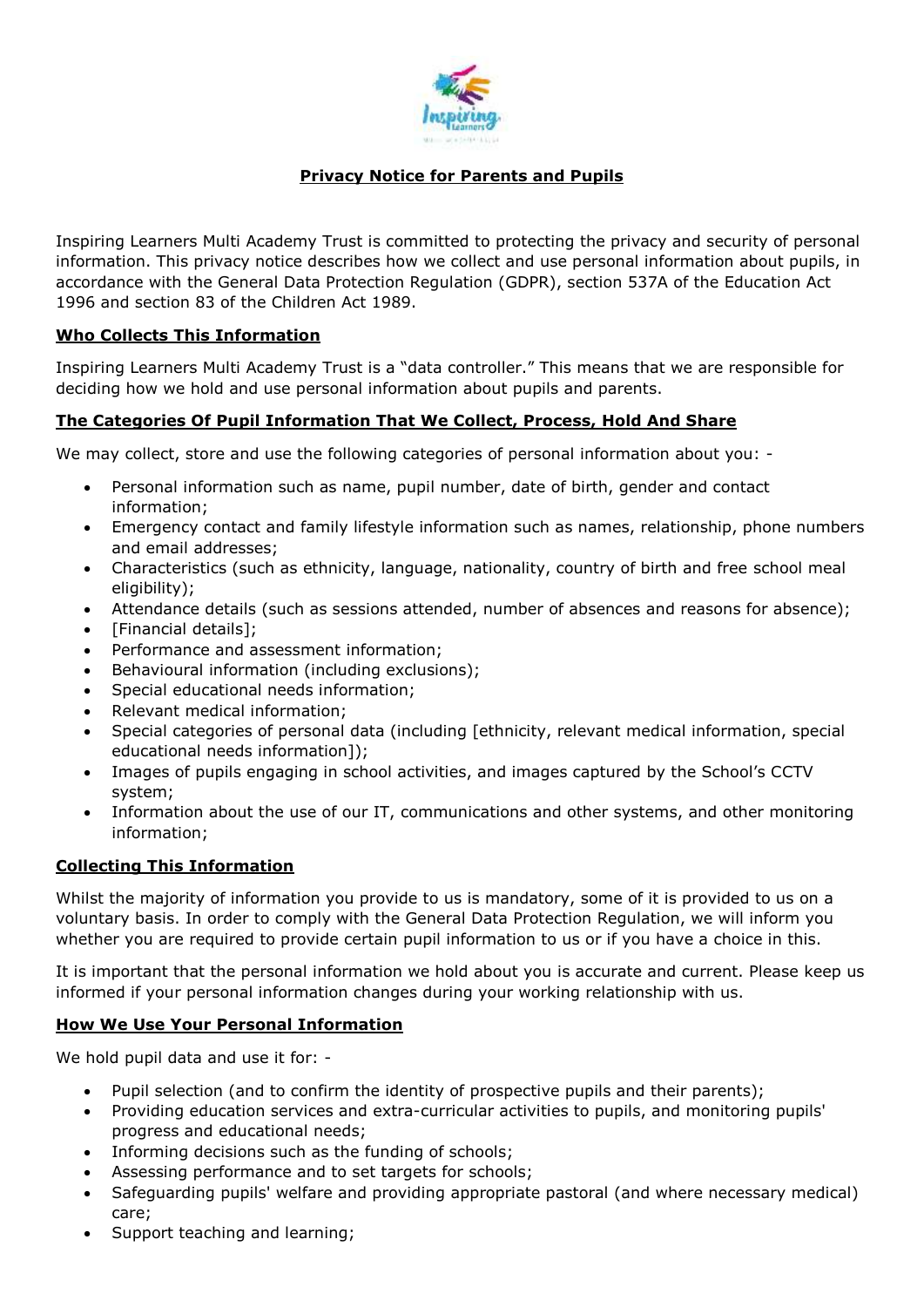- Giving and receive information and references about past, current and prospective pupils, and to provide references to potential employers of past pupils;
- Managing internal policy and procedure;
- Enabling pupils to take part in assessments, to publish the results of examinations and to record pupil achievements;
- To carry out statistical analysis for diversity purposes;
- Legal and regulatory purposes (for example child protection, diversity monitoring and health and safety) and to comply with legal obligations and duties of care;
- Enabling relevant authorities to monitor the school's performance and to intervene or assist with incidents as appropriate;
- Monitoring use of the school's IT and communications systems in accordance with the school's IT security policy;
- Making use of photographic images of pupils in school publications, on the school website and on social media channels;
- Security purposes, including CCTV; and
- Where otherwise reasonably necessary for the school's purposes, including to obtain appropriate professional advice and insurance for the school.

# **The Lawful Basis On Which We Use This Information**

We will only use your information when the law allows us to. Most commonly, we will use your information in the following circumstances: -

- Consent: the individual has given clear consent to process their personal data for a specific purpose;
- Contract: the processing is necessary for a contract with the individual;
- Legal obligation: the processing is necessary to comply with the law (not including contractual obligations);
- Vital interests: the processing is necessary to protect someone's life.
- Public task: the processing is necessary to perform a task in the public interest or for official functions, and the task or function has a clear basis in law; and
- The Education Act 1996: for Departmental Censuses 3 times a year. More information can be found at: [https://www.gov.uk/education/data-collection-and-censuses-for-schools.](https://www.gov.uk/education/data-collection-and-censuses-for-schools)

We need all the categories of information in the list above primarily to allow us to comply with legal obligations. Please note that we may process information without knowledge or consent, where this is require or permitted by law.

# **Sharing Data**

We may need to share your data with third parties where it is necessary. There are strict controls on who can see your information. We will not share your data if you have advised us that you do not want it shared unless it's the only way we can make sure you stay safe and healthy or we are legally required to do so.

We share pupil information with: -

- the Department for Education (DfE) on a statutory basis under section 3 of The Education (Information About Individual Pupils) (England) Regulations 2013;
- Ofsted:
- other schools within the Trust;
- Other Schools that pupils have attended/will attend;
- NHS;
- Welfare services (such as social services);
- Law enforcement officials such as police, HMRC;
- Local Authority Designated Officer;
- Professional advisors such as lawyers and consultants;
- Support services (including insurance, IT support, information security);
- Providers of learning software such as e.g. Time Tables Rockstar and
- The Local Authority.

Information will be provided to those agencies securely or anonymised where possible.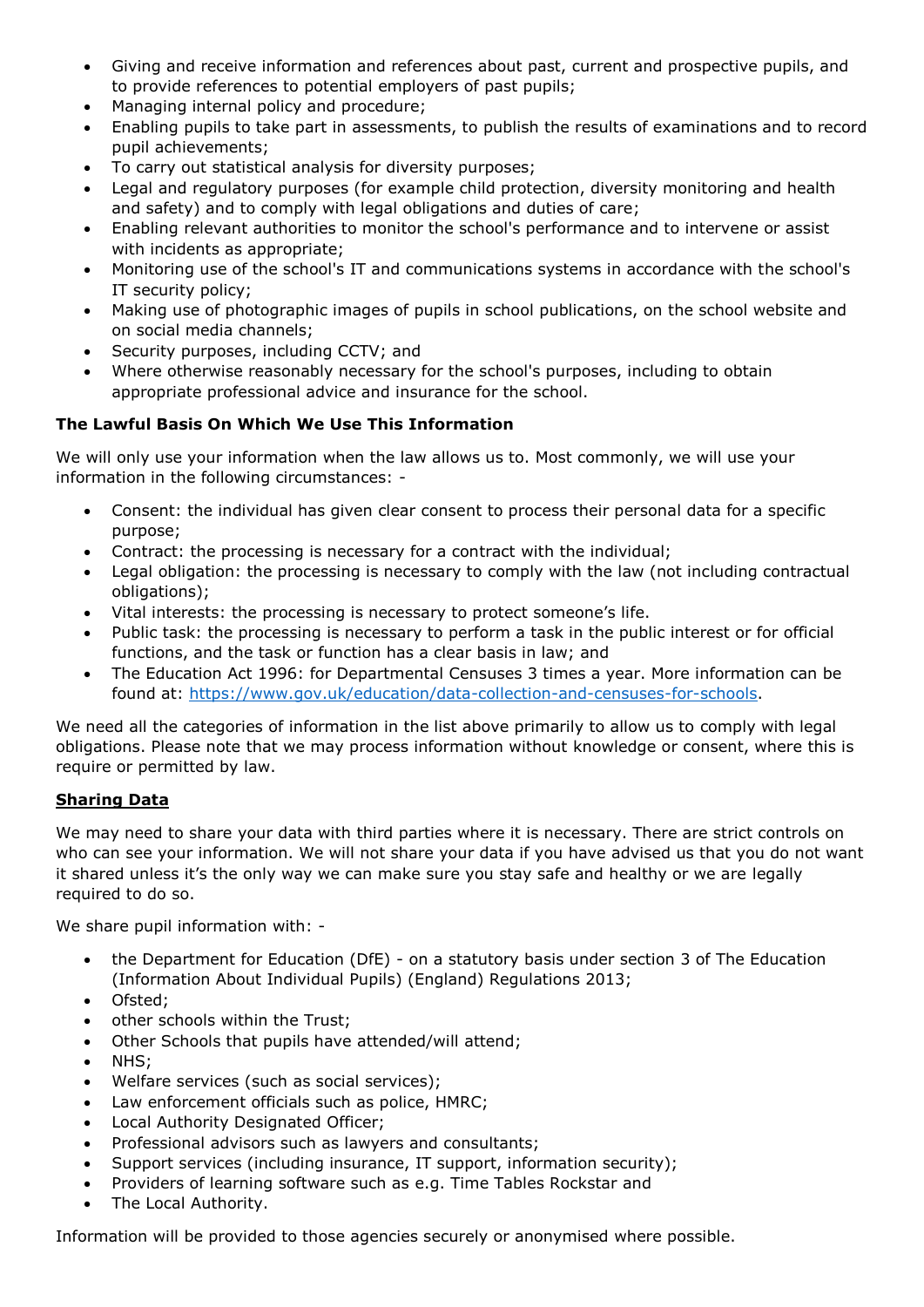The recipient of the information will be bound by confidentiality obligations, we require them to respect the security of your data and to treat it in accordance with the law.

[We may transfer your personal information outside the EU. If we do, you can expect a similar degree of protection in respect of your personal information.]

# **Why We Share This Information**

We do not share information about our pupils with anyone without consent unless otherwise required by law.

For example, we share students' data with the DfE on a statutory basis which underpins school funding and educational attainment. To find out more about the data collection requirements placed on us by the DfE please go to https://www.gov.uk/education/data-collection-and-censuses-for-schools.

### **Storing Pupil Data**

The School keep information about pupils on computer systems and sometimes on paper.

Except as required by law, the School only retains information about pupils for as long as necessary in accordance with timeframes imposed by law and our internal policy.

Full details on how long we keep personal data for is set out in our data retention policy.

# **Automated Decision Making**

Automated decision making takes place when an electronic system uses personal information to make a decision without human intervention. We are allowed to use automated decision making in limited circumstances.

Pupils will not be subject to automated decision-making, unless we have a lawful basis for doing so and we have notified you.

### **Security**

We have put in place measures to protect the security of your information (i.e. against it being accidentally lost, used or accessed in an unauthorised way).

### **The National Pupil Database**

The NPD is owned and managed by the Department for Education and contains information about pupils in schools in England. It provides invaluable evidence on educational performance to inform independent research, as well as studies commissioned by the Department. It is held in electronic format for statistical purposes. This information is securely collected from a range of sources including schools, local authorities and awarding bodies.

We are required by law, to provide information about our pupils to the DfE as part of statutory data collections such as the school census and early years' census. Some of this information is then stored in the NPD. The law that allows this is the Education (Information About Individual Pupils) (England) Regulations 2013.

To find out more about the NPD, go to [https://www.gov.uk/government/publications/national-pupil](https://www.gov.uk/government/publications/national-pupil-database-user-guide-and-supporting-information)[database-user-guide-and-supporting-information.](https://www.gov.uk/government/publications/national-pupil-database-user-guide-and-supporting-information)

The department may share information about our pupils from the NPD with third parties who promote the education or well-being of children in England by:

- conducting research or analysis
- producing statistics
- providing information, advice or guidance

The Department has robust processes in place to ensure the confidentiality of our data is maintained and there are stringent controls in place regarding access and use of the data. Decisions on whether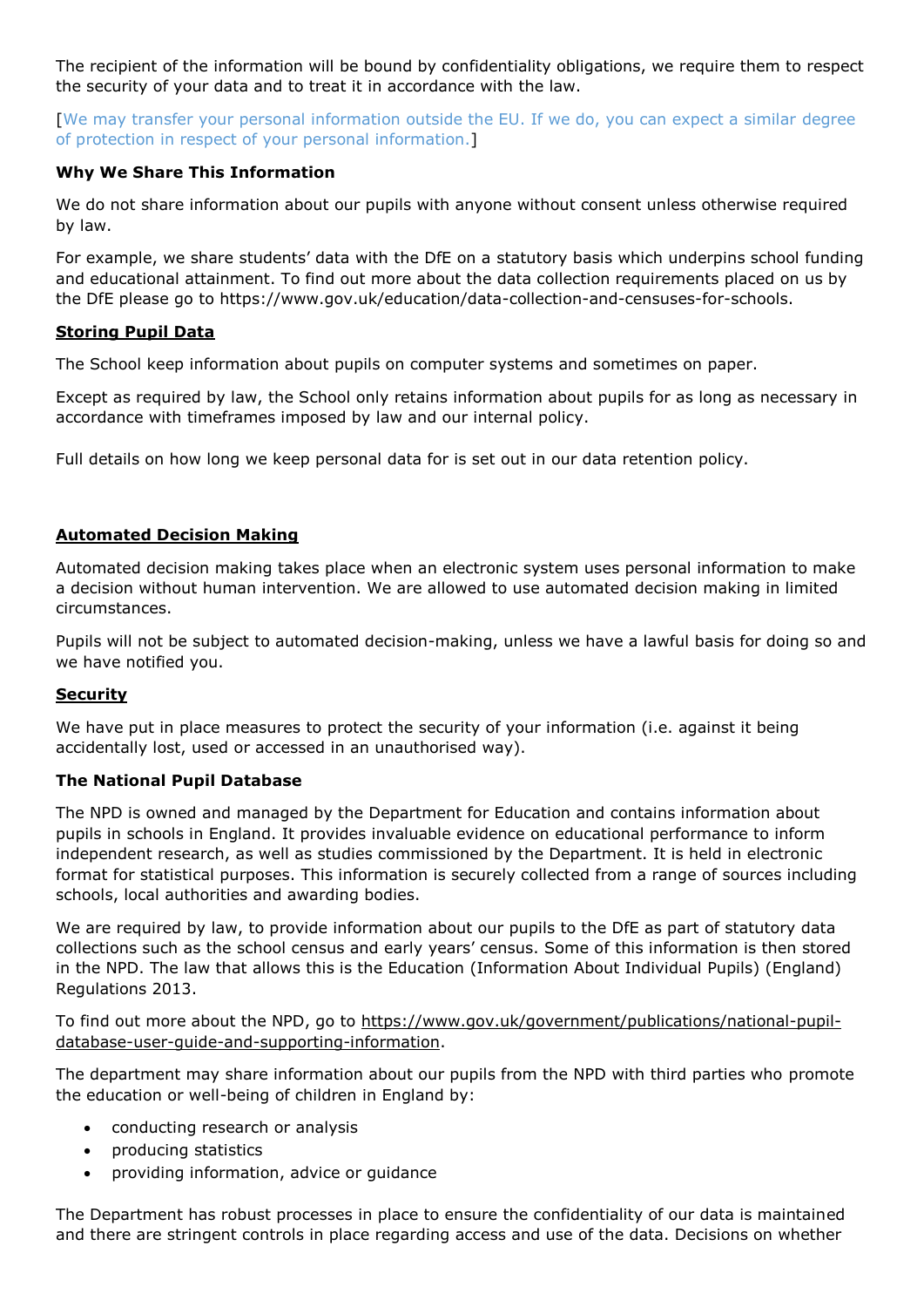DfE releases data to third parties are subject to a strict approval process and based on a detailed assessment of:

- who is requesting the data
- the purpose for which it is required
- the level and sensitivity of data requested: and
- the arrangements in place to store and handle the data

To be granted access to pupil information, organisations must comply with strict terms and conditions covering the confidentiality and handling of the data, security arrangements and retention and use of the data.

For more information about the department's data sharing process, please visit: <https://www.gov.uk/data-protection-how-we-collect-and-share-research-data>

For information about which organisations the department has provided pupil information, (and for which project), please visit the following website: <https://www.gov.uk/government/publications/national-pupil-database-requests-received>

To contact DfE:<https://www.gov.uk/contact-dfe>

#### **Requesting Access To Your Personal Data**

Under data protection legislation, parents and pupils have the right to request access to information about them that we hold. To make a request for your personal information, or be given access to your child's education record, contact Headteacher / Head of School.

You also have the right to: -

- Object to processing of personal data that is likely to cause, or is causing, damage or distress;
- Prevent processing for the purposes of direct marketing;
- Object to decisions being taken by automated means;
- In certain circumstances, have inaccurate personal data rectified, blocked, erased or destroyed; and
- Claim compensation for damages caused by a breach of the data protection regulations.

If you want to exercise any of the above rights, please contact Head of School / Headteacher in writing.

We may need to request specific information from you to help us confirm your identity and ensure your right to access the information (or to exercise any of your other rights). This is another appropriate security measure to ensure that personal information is not disclosed to any person who has no right to receive it.

### **Right To Withdraw Consent**

In circumstances where you may have provided your consent to the collection, processing and transfer of your personal information for a specific purpose, you have the right to withdraw your consent for that specific processing at any time. To withdraw your consent, please contact the Head of School / Headteacher Once we have received notification that you have withdrawn your consent, we will no longer process your information for the purpose or purposes you originally agreed to, unless we have another legitimate basis for doing so in law.

### **Contact**

If you would like to discuss anything within this privacy notice or have a concern about the way we are collecting or using your personal data, we request that you raise your concern with the Head of School / Head in the first instance.

We have appointed a data protection officer (DPO) to oversee compliance with data protection and this privacy notice. If you have any questions about how we handle your personal information which cannot be resolve by the Head of School / Headteacher, then you can contact the DPO on the details below: -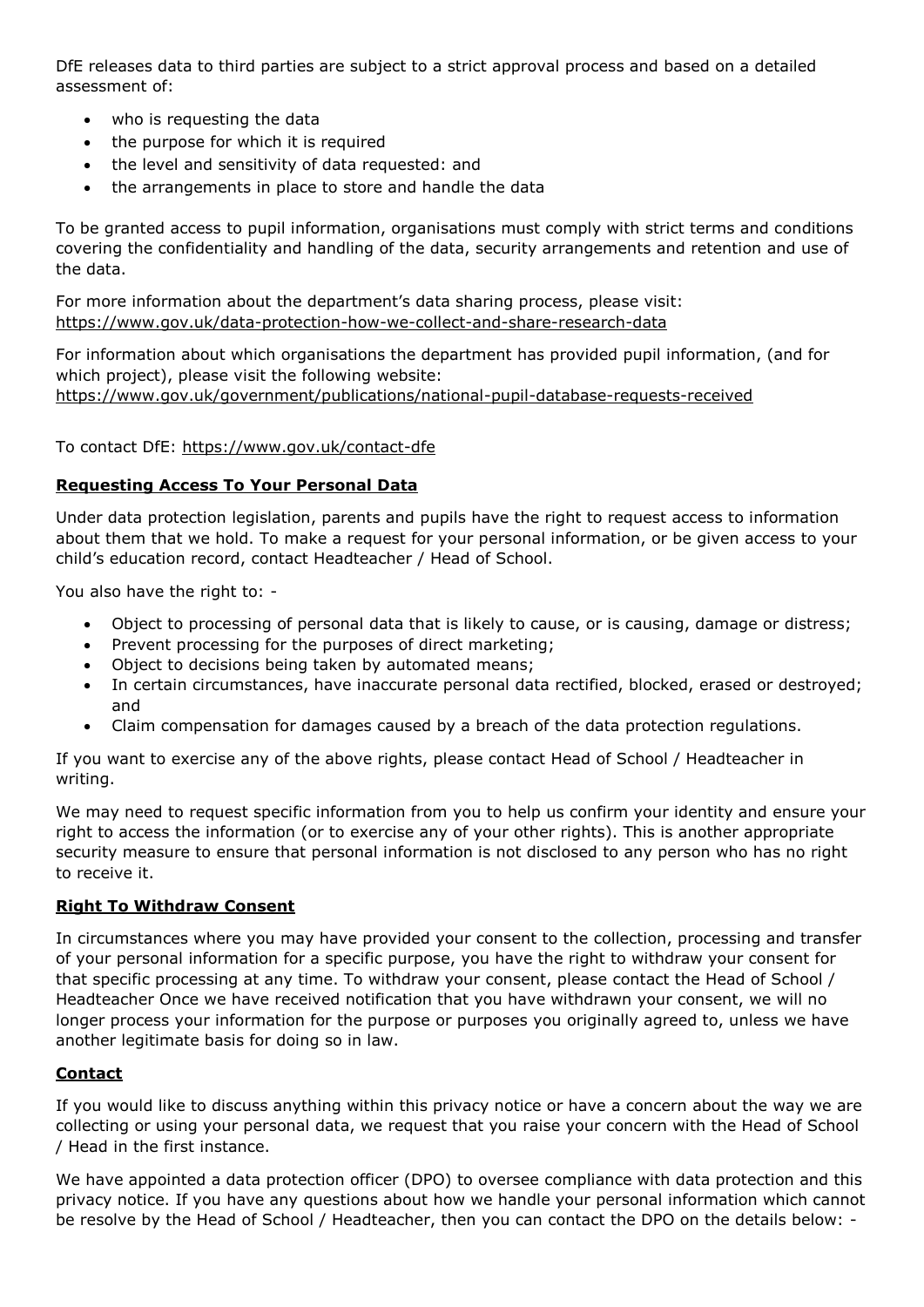Data Protection Officer: Judicium Consulting Limited Address: 72 Cannon Street, London, EC4N 6AE Email: [dataservices@judicium.com](mailto:dataservices@judicium.com) Web: www.judiciumeducation.co.uk Lead Contact: Craig Stilwell

You have the right to make a complaint at any time to the Information Commissioner's Office, the UK supervisory authority for data protection issues at https://ico.org.uk/concerns.

#### **Changes To This Privacy Notice**

We reserve the right to update this privacy notice at any time, and we will provide you with a new privacy notice when we make any substantial updates. We may also notify you in other ways from time to time about the processing of your personal informatio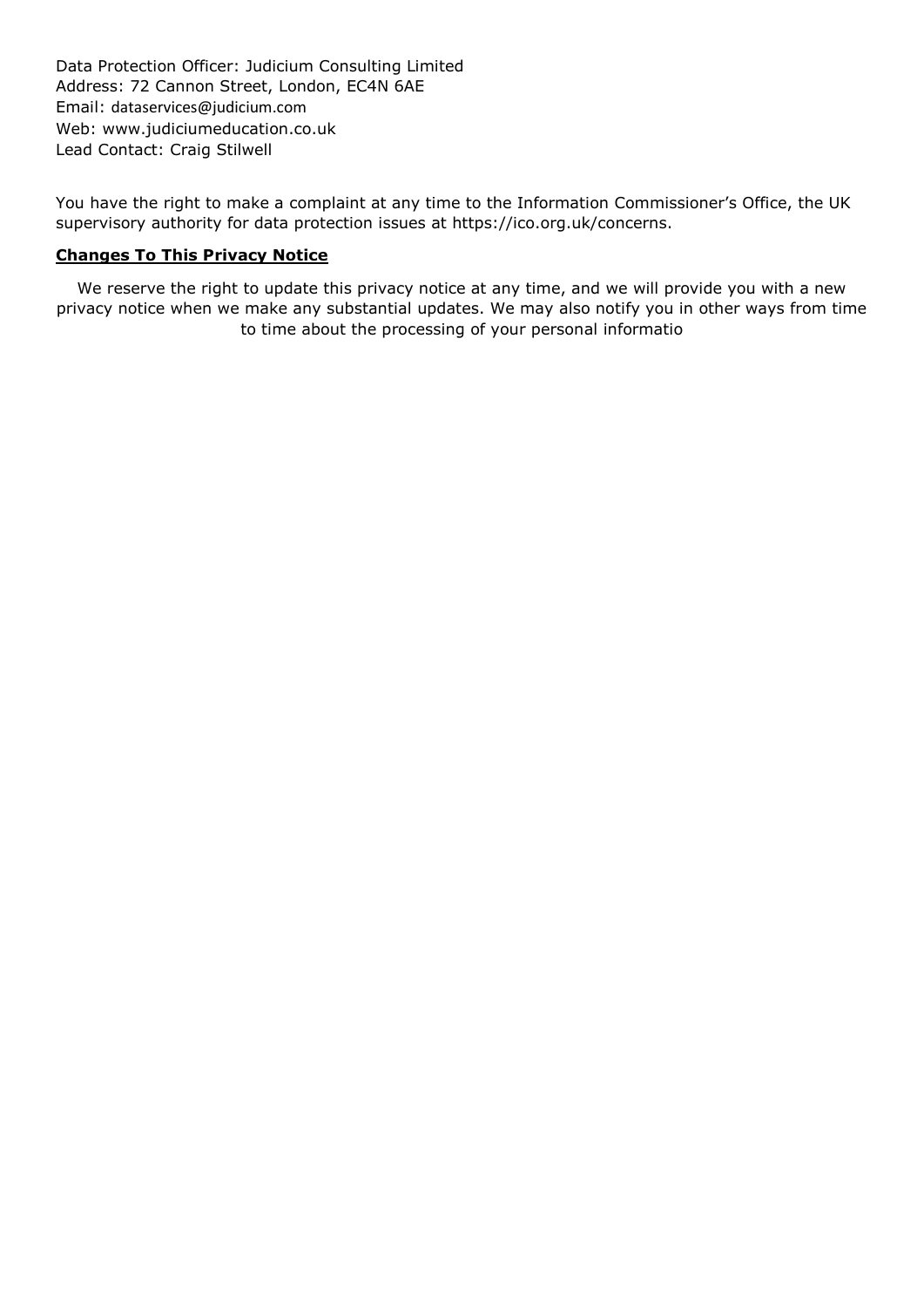

# **Privacy Notice for Staff**

Inspiring Learners Multi Academy Trust is committed to protecting the privacy and security of your personal information. This privacy notice describes how we collect and use personal information about you during and after your work relationship with us, in accordance with the General Data Protection Regulation (GDPR).

It applies to all current and former employees, workers and contractors.

### **Who Collects This Information**

Inspiring Learners Multi Academy Trust is a "data controller." This means that we are responsible for deciding how we hold and use personal information about you.

We are required under data protection legislation to notify you of the information contained in this privacy notice. This notice does not form part of any contract of employment or other contract to provide services and we may update this notice at any time.

It is important that you read this notice, together with any other privacy notice we may provide on specific occasions when we are collecting or processing personal information about you, so that you are aware of how and why we are using such information.

#### **Data Protection Principles**

We will comply with the data protection principles when gathering and using personal information, as set out in our data protection policy.

### **The Categories Of Information That We Collect, Process, Hold And Share**

We may collect, store and use the following categories of personal information about you: -

- Personal information and contact details such as name, title, addresses, date of birth, marital status, phone numbers and personal email addresses;
- Emergency contact information such as names, relationship, phone numbers and email addresses;
- Information collected during the recruitment process that we retain during your employment including references, proof of right to work in the UK, application form, CV, qualifications;
- Employment contract information such as start dates, hours worked, post, roles;
- Education and training details;
- Details of salary and benefits including payment details, payroll records, tax status information, national insurance number, pension and benefits information;
- Details of any dependants;
- Your nationality and immigration status and information from related documents, such as your passport or other identification and immigration information;
- Information in your sickness and absence records such as number of absences and reasons(including sensitive personal information regarding your physical and/or mental health);
- Criminal records information as required by law to enable you to work with children;
- Your trade union membership;
- Information on grievances raised by or involving you;
- Information on conduct and/or other disciplinary issues involving you;
- Details of your appraisals, performance reviews and capability issues;
- Details of your time and attendance records;
- Information about the use of our IT, communications and other systems, and other monitoring information;
- Details of your use of business-related social media;
- Images of staff captured by the School's CCTV system;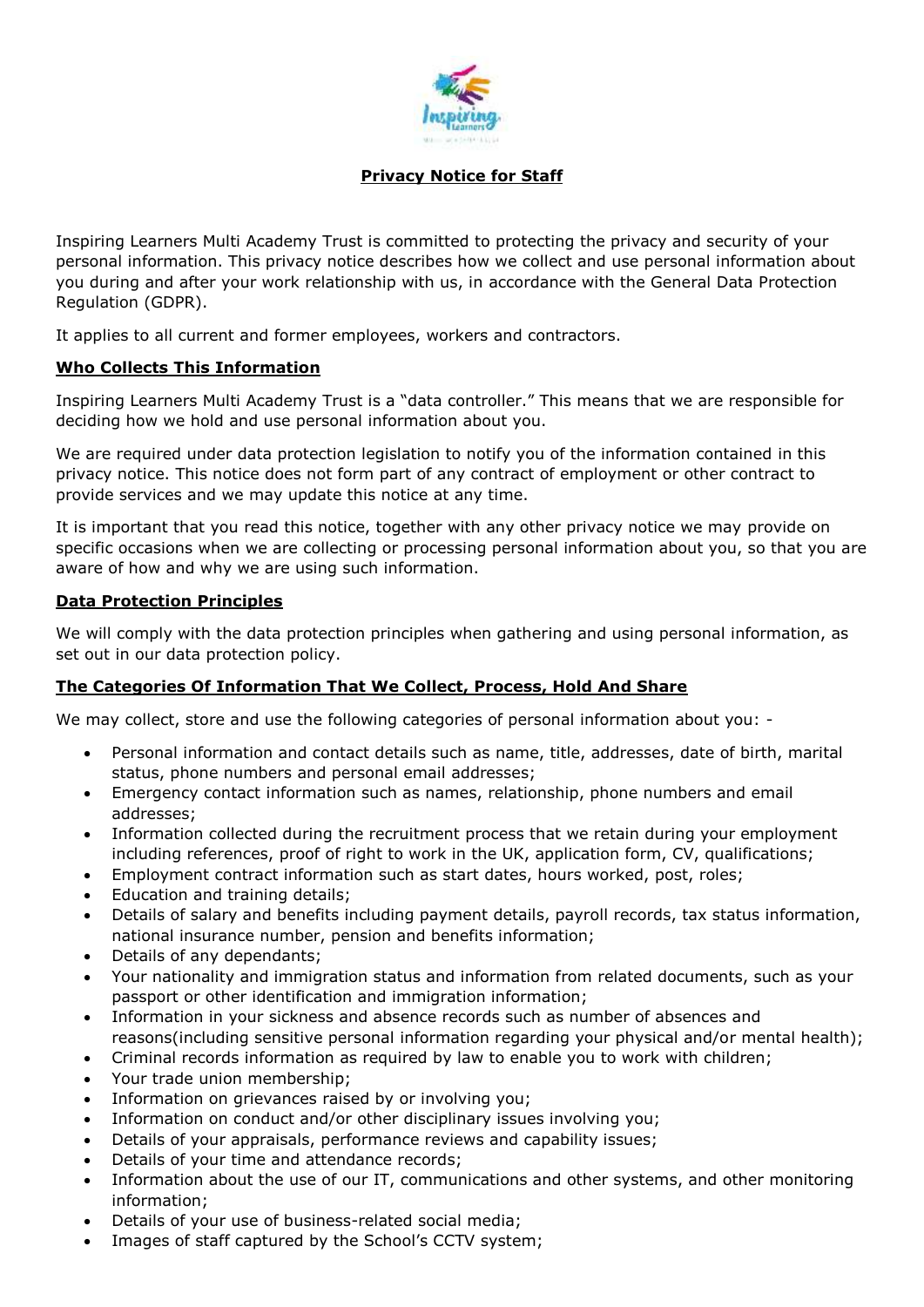- Recordings of staff from the School's video conferencing platform;
- Your use of public social media (only in very limited circumstances, to check specific risks for specific functions within the School, you will be notified separately if this is to occur); and
- Details in references about you that we give to other;
- Your racial or ethnic origin, sex and sexual orientation, religious or similar beliefs.

## **How We Collect This Information**

 We may collect this information from you, your personnel records, the Home Office, pension administrators, your doctors, from medical and occupational health professionals we engage, the DBS, your trade union, other employees, other professionals we may engage (e.g. to advise us generally), automated monitoring of our websites and other technical systems such as our computer networks and connections, CCTV and access control systems, remote access systems, email and instant messaging systems, intranet and internet facilities.

# **How We Use Your Information**

We will only use your personal information when the law allows us to. Most commonly, we will use your information in the following circumstances: -

- Where we need to perform the contract we have entered into with you;
- Where we need to comply with a legal obligation (such as health and safety legislation, under statutory codes of practice and employment protection legislation);
- Where it is needed in the public interest or for official purposes;
- Where it is necessary for our legitimate interests (or those of a third party) and your interests, rights and freedoms do not override those interests.
- When you have provided us with consent to process your personal data.

We need all the categories of information in the list above primarily to allow us to perform our contract with you and to enable us to comply with legal obligations. Please note that we may process your information without your knowledge or consent, where this is require or permitted by law.

The situations in which we will process your personal information are listed below: -

- To determine recruitment and selection decisions on prospective employees;
- In order to carry out effective performance of the employees contract of employment and to maintain employment records;
- To comply with regulatory requirements and good employment practice;
- To carry out vetting and screening of applicants and current staff in accordance with regulatory and legislative requirements;
- Enable the development of a comprehensive picture of the workforce and how it is deployed and managed;
- To enable management and planning of the workforce, including accounting and auditing;
- Personnel management including retention, sickness and attendance;
- Performance reviews, managing performance and determining performance requirements;
- In order to manage internal policy and procedure;
- Human resources administration including pensions, payroll and benefits;
- To determine qualifications for a particular job or task, including decisions about promotions;
- Evidence for possible disciplinary or grievance processes;
- Complying with legal obligations;
- To monitor and manage staff access to our systems and facilities in order to protect our networks, the personal data of our employees and for the purposes of safeguarding;
- To monitor and protect the security of our network and information, including preventing unauthorised access to our computer network and communications systems and preventing malicious software distribution;
- Education, training and development activities;
- To monitor compliance with equal opportunities legislation;
- To answer questions from insurers in respect of any insurance policies which relate to you;
- Determinations about continued employment or engagement;
- Arrangements for the termination of the working relationship;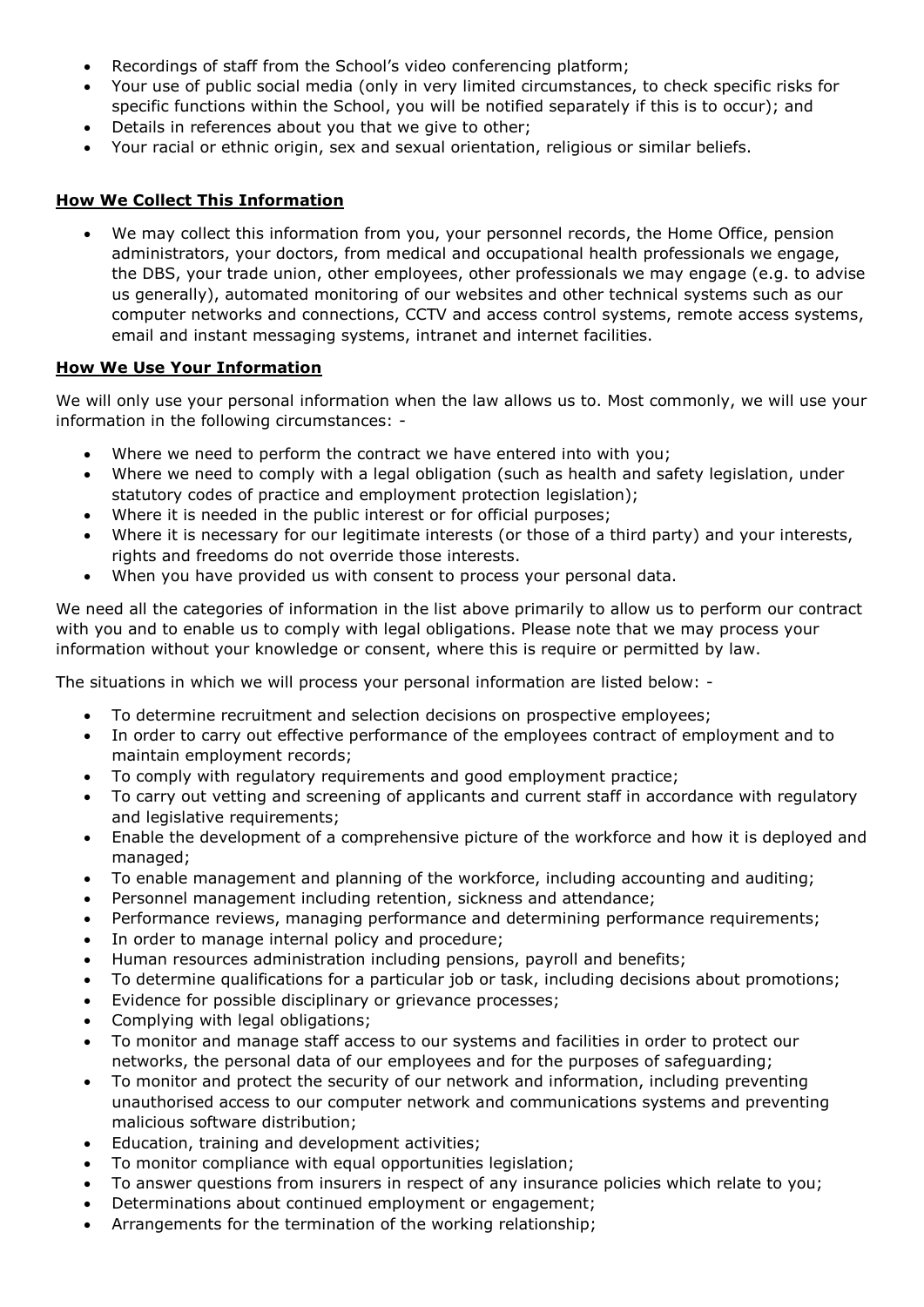- Dealing with post-termination arrangements;
- Health and safety obligations;
- Prevention and detection of fraud or other criminal offences; and
- To defend the School in respect of any investigation or court proceedings and to comply with any court or tribunal order for disclosure.

Some of the above grounds for processing will overlap and there may be several grounds which justify our use of your personal information.

If you fail to provide certain information when requested, we may not be able to perform the contract we have entered into with you (such as paying you or providing a benefit), or we may be prevented from complying with our legal obligations (such as to ensure the health and safety of our workers).

We will only use your personal information for the purposes for which we collected it, unless we reasonably consider that we need to use it for another reason and that reason is compatible with the original purpose. If we need to use your personal information for an unrelated purpose, we will notify you and we will explain the legal basis which allows us to do so.

# **How We Use Particularly Sensitive Information**

Sensitive personal information (as defined under the GDPR as "special category data") require higher levels of protection and further justification for collecting, storing and using this type of personal information. We may process this data in the following circumstances: -

- In limited circumstances, with your explicit written consent;
- Where we need to carry out our legal obligations in line with our data protection policy;
- Where it is needed in the public interest, such as for equal opportunities monitoring (or in relation to our pension scheme);
- Where it is needed to assess your working capacity on health grounds, subject to appropriate confidentiality safeguards. Less commonly, we may process this type of information where it is needed in relation to legal claims or where it is necessary to protect your interests (or someone else's interests) and you are not capable of giving your consent.

We will use this information in the following ways: -

- Collecting information relating to leave of absence, which may include sickness absence or family related leave;
- To comply with employment and other laws;
- Collecting information about your physical or mental health, or disability status, to ensure your health and welfare in the workplace and to assess your fitness to work, to provide appropriate workplace adjustments, to manage sickness absence and to administer benefits;
- Collecting information about your race or national or ethnic origin, religious, philosophical or moral beliefs, or sexual life or sexual orientation, to ensure meaningful equal opportunity monitoring and reporting.
- To record trade union membership information to pay trade union premiums and to comply with employment law obligations.

### **Criminal Convictions**

We may only use information relating to criminal convictions where the law allows us to do so. This will usually be where it is necessary to carry out our legal obligations. We will only collect information about criminal convictions if it is appropriate given the nature of the role and where we are legally able to do so.

Where appropriate we will collect information about criminal convictions as part of the recruitment process or we may be notified of such information directly by you in the course of working for us.

### **Automated Decision Making**

Automated decision making takes place when an electronic system uses personal information to make a decision without human intervention. We are allowed to use automated decision making in the following circumstances: -

Where we have notified you of the decision and given you 21 days to request a reconsideration;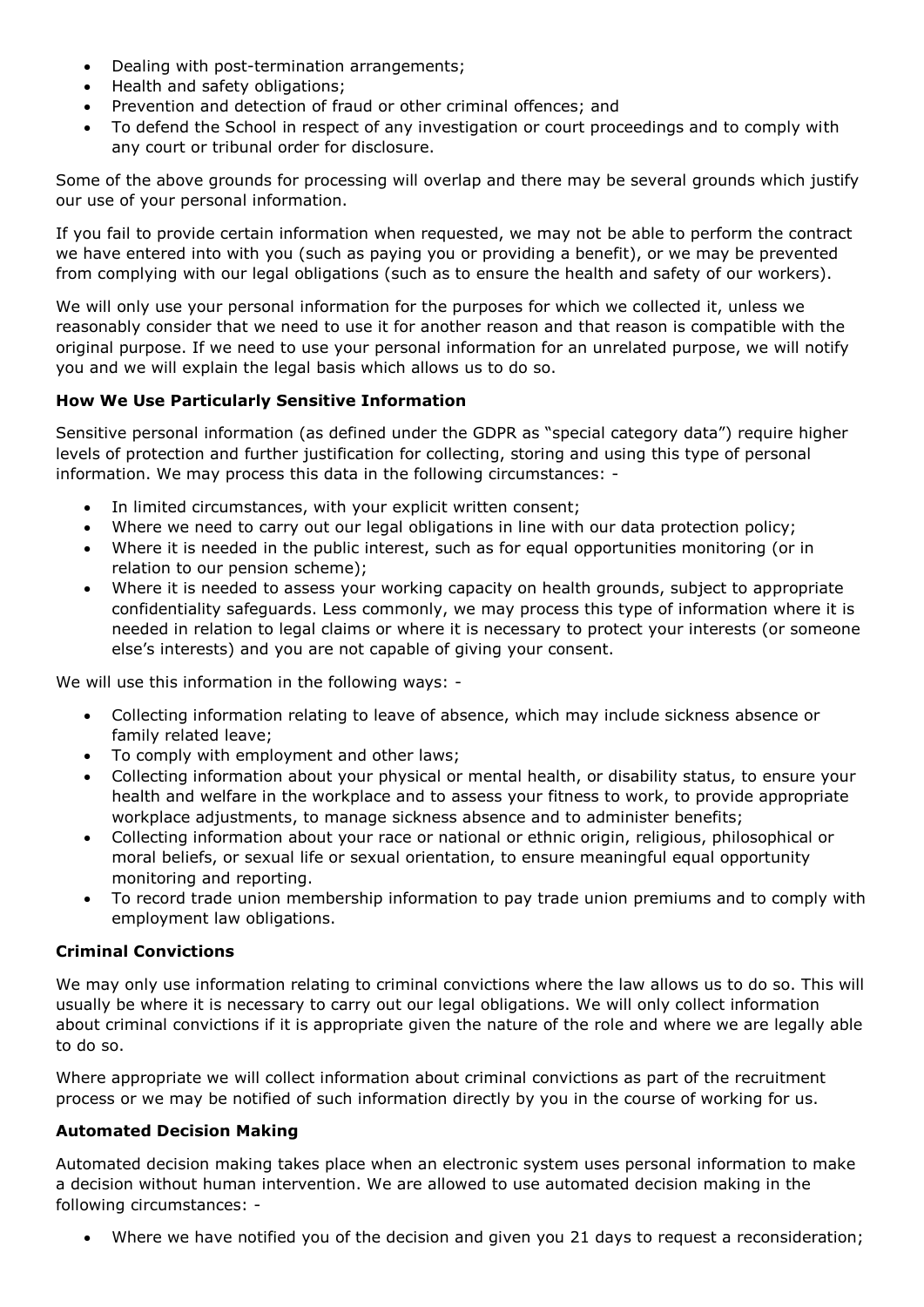- Where it is necessary to perform the contract with you and appropriate measures are put in place to safeguard your rights; or
- In limited circumstances, with your explicit written consent and where appropriate measures are in place to safeguard your rights.

You will not be subject to decisions that will have a significant impact on you based solely on automated decision-making, unless we have a lawful basis for doing so and we have notified you.

## **Sharing Data**

We may need to share your data with third parties, including third party service providers where required by law, where it is necessary to administer the working relationship with you or where we have another legitimate interest in doing so. These include the following: -

- the Department for Education (DfE);
- Ofsted:
- other schools within the Trust;
- Prospective Employers;
- Welfare services (such as social services);
- Law enforcement officials such as police, HMRC;
- LADO;
- Training providers;
- Professional advisors such as lawyers and consultants;
- Support services (including HR support, insurance, IT support, information security, pensions and payroll);
- The Local Authority;
- Occupational Health;
- DBS; and
- Recruitment and supply agencies.

Information will be provided to those agencies securely or anonymised where possible.

The recipient of the information will be bound by confidentiality obligations, we require them to respect the security of your data and to treat it in accordance with the law.

We may transfer your personal information outside the EU. If we do, you can expect a similar degree of protection in respect of your personal information.

### **Retention Periods**

Except as otherwise permitted or required by applicable law or regulation, the School only retains personal data for as long as necessary to fulfil the purposes they collected it for, as required to satisfy any legal, accounting or reporting obligations, or as necessary to resolve disputes.

To determine the appropriate retention period for personal data, the School considers the amount, nature, and sensitivity of personal data, the potential risk of harm from unauthorised use or disclosure of personal data, the purposes for processing the personal data, whether we can fulfil the purposes of processing by other means and any applicable legal requirements.

[Once you are no longer an employee, worker or contractor of the company we will retain and securely destroy your personal information in accordance with our data retention policy.]

The School typically retains personal data for 6 years subject to any exceptional circumstances or to comply with laws or regulations that require a specific retention period.

### **Security**

We have put in place measures to protect the security of your information (i.e. against it being accidentally lost, used or accessed in an unauthorised way). In addition, we limit access to your personal information to those employees, agents, contractors and other third parties who have a business need to know. Details of these measures are available in our Data Protection and etention Policies.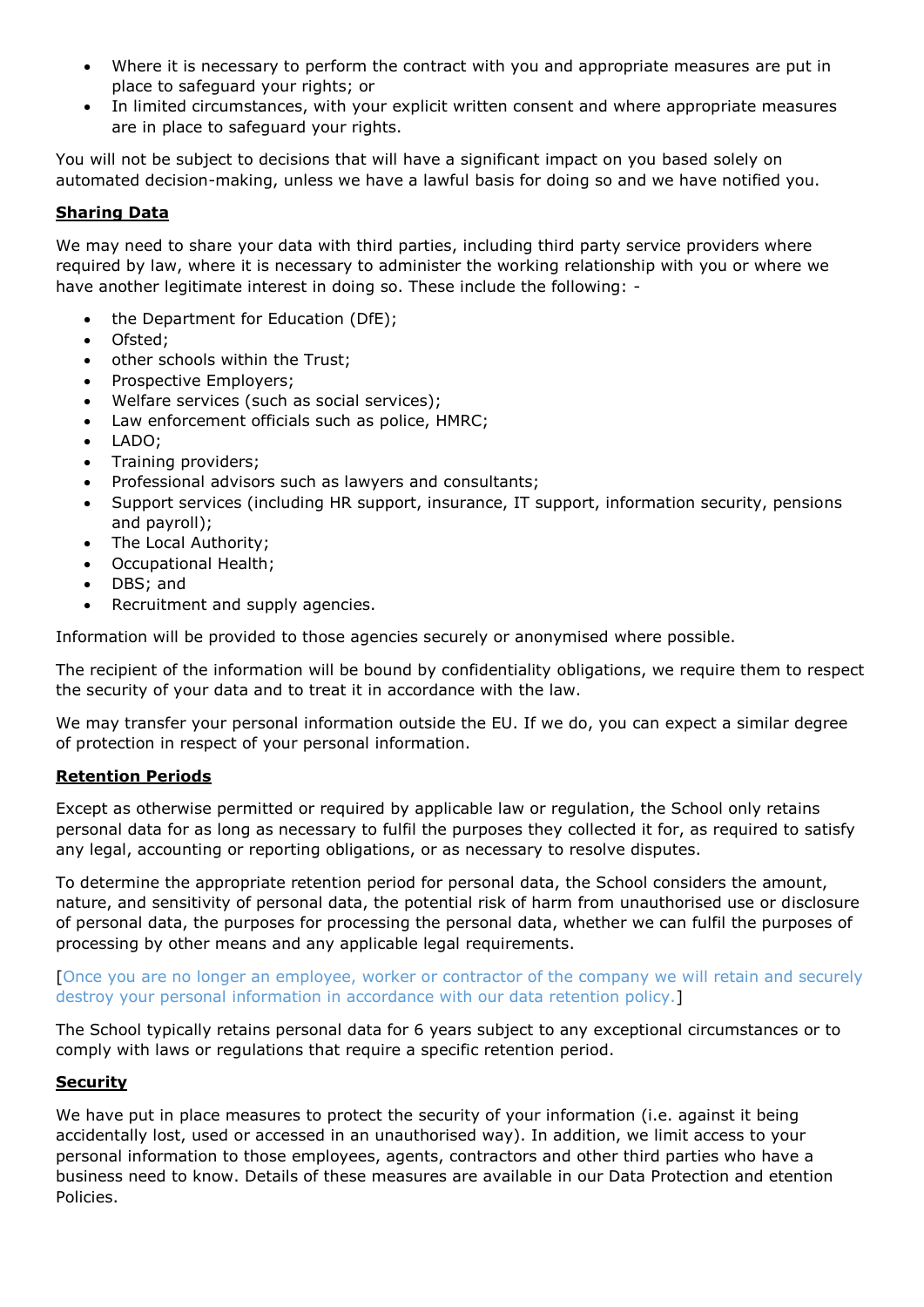Third parties will only process your personal information on our instructions and where they have agreed to treat information confidentially and to keep it secure.

We have put in place procedures to deal with any suspected data security breach and will notify you and any applicable regulator of a suspected breach where we are legally required to do so.

# **Your Rights Of Access, Correction, Erasure And Restriction**

It is important that the personal information we hold about you is accurate and current. Please keep us informed if your personal information changes during your working relationship with us.

Under certain circumstances by law you have the right to: -

- Access your personal information (commonly known as a "subject access request"). This allows you to receive a copy of the personal information we hold about you and to check we are lawfully processing it. You will not have to pay a fee to access your personal information. However we may charge a reasonable fee if your request for access is clearly unfounded or excessive. Alternatively we may refuse to comply with the request in such circumstances.
- Correction of the personal information we hold about you. This enables you to have any inaccurate information we hold about you corrected.
- Erasure of your personal information. You can ask us to delete or remove personal data if there is no good reason for us continuing to process it.
- Restriction of processing your personal information. You can ask us to suspend processing personal information about you in certain circumstances, for example, if you want us to establish its accuracy before processing it.
- To object to processing in certain circumstances (for example for direct marketing purposes).
- To transfer your personal information to another party.

If you want to exercise any of the above rights, please contact the Headteacher / Head of School in writing.

We may need to request specific information from you to help us confirm your identity and ensure your right to access the information (or to exercise any of your other rights). This is another appropriate security measure to ensure that personal information is not disclosed to any person who has no right to receive it.

### **Right To Withdraw Consent**

In the limited circumstances where you may have provided your consent to the collection, processing and transfer of your personal information for a specific purpose, you have the right to withdraw your consent for that specific processing at any time. To withdraw your consent, please contact Headteacher / Head of School. Once we have received notification that you have withdrawn your consent, we will no longer process your information for the purpose or purposes you originally agreed to, unless we have another legitimate basis for doing so in law.

### **How To Raise A Concern**

We hope that the Headteacher / Head of School can resolve any query you raise about our use of your information in the first instance.

We have appointed a data protection officer (DPO) to oversee compliance with data protection and this privacy notice. If you have any questions about how we handle your personal information which cannot be resolve by the Headteacher / Head of School, then you can contact the DPO on the details below: -

Data Protection Officer: Judicium Consulting Limited Address: 72 Cannon Street, London, EC4N 6AE Email: [dataservices@judicium.com](mailto:dataservices@judicium.com) Web: www.judiciumeducation.co.uk Lead Contact: Craig Stilwell

You have the right to make a complaint at any time to the Information Commissioner's Office, the UK supervisory authority for data protection issues.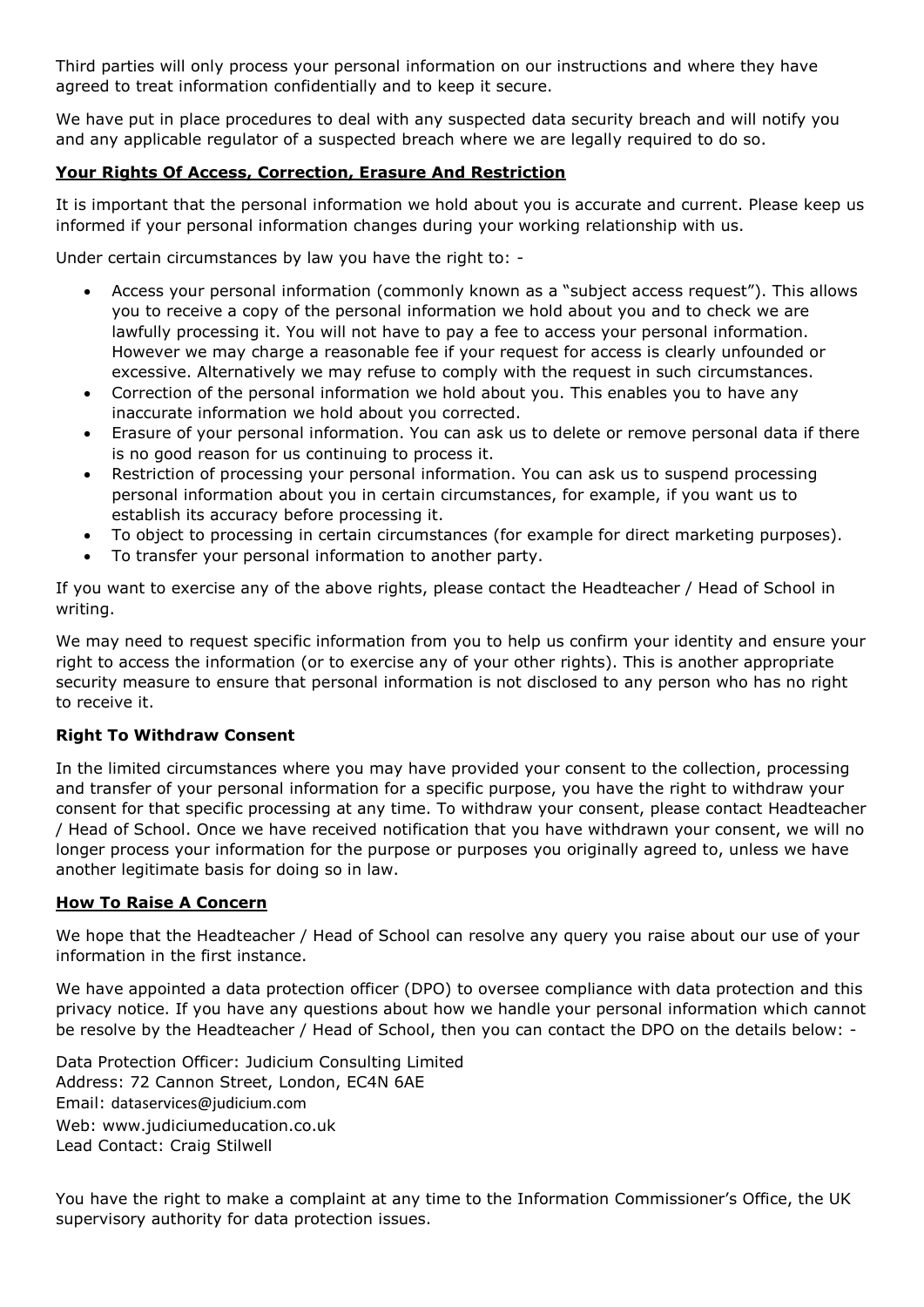## **Changes To This Privacy Notice**

We reserve the right to update this privacy notice at any time, and we will provide you with a new privacy notice when we make any substantial updates. We may also notify you in other ways from time to time about the processing of your person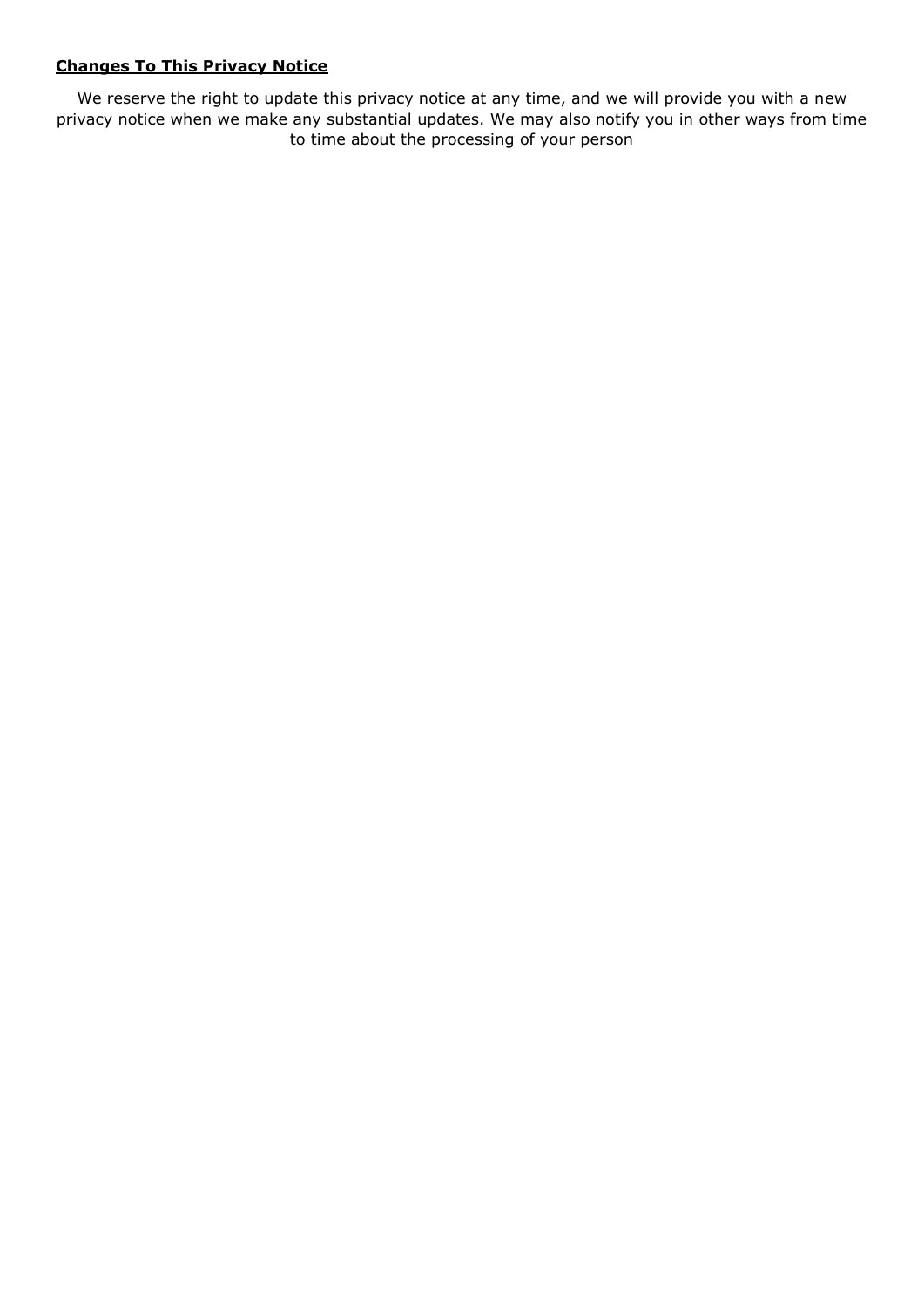

# **lPrivacy Notice for Visitors and Contractors**

Inspiring Learners Multi Academy Trust is committed to protecting the privacy and security of your personal information. This privacy notice describes how we collect and use personal information about you during and after your visit with us, in accordance with the General Data Protection Regulation (GDPR).

It applies to all current and former visitors and contractors.

### **Who Collects This Information**

Inspiring Learners Multi Academy Trust is a "data controller." This means that we are responsible for deciding how we hold and use personal information about you.

We are required under data protection legislation to notify you of the information contained in this privacy notice. This notice does not form part of a contract to provide services and we may update this notice at any time.

It is important that you read this notice, together with any other privacy notice we may provide on specific occasions when we are collecting or processing personal information about you, so that you are aware of how and why we are using such information.

#### **Data Protection Principles**

We will comply with the data protection principles when gathering and using personal information, as set out in our data protection policy.

### **The Categories Of VisitorInformation That We Collect, Process, Hold And Share**

We process data relating to those visiting our school (including contractors). Personal data that we may collect, process, hold and share (where appropriate) about you includes, but not restricted to:

- Personal information and contact details such as name, title, addresses, date of birth, marital status, phone numbers and personal email addresses;
- Criminal records information as required by law to enable you to work with children e.g. DBS checks;
- Information relating to your visit, e.g. your company or organisations name, arrival and departure time, car number plate;
- Information about any access arrangements you may need;
- Photographs for identification purposes for the duration of your visit;
- CCTV footage captured by the school.

### **How We Collect This Information**

 We may collect this information from you, the Home Office, the DBS, other professionals we may engage (e.g. to advise us generally), our signing in system, automated monitoring of our websites and other technical systems such as our computer networks and connections, CCTV and access control systems, remote access systems, email and instant messaging systems, intranet and internet facilities.

#### **How We Use Your Information**

We will only use your personal information when the law allows us to. Most commonly, we will use your information in the following circumstances: -

- Where we need to perform the contract we have entered into with you;
- Where we need to comply with a legal obligation (such as health and safety legislation, under statutory codes of practice and employment protection legislation);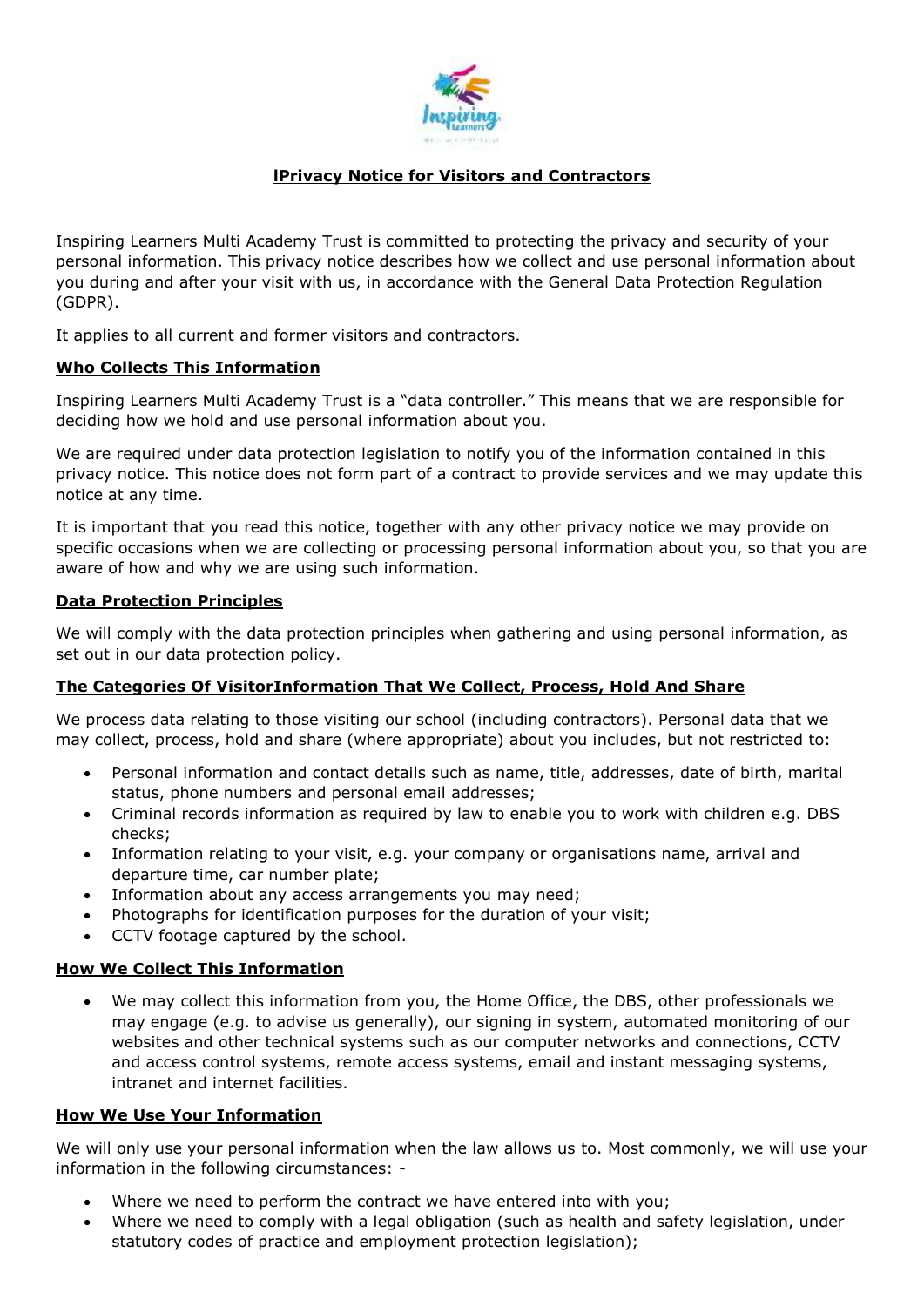- Where it is needed in the public interest or for official purposes;
- Where it is necessary for our legitimate interests (or those of a third party) and your interests, rights and freedoms do not override those interests.
- When you have provided us with consent to process your personal data.

We need all the categories of information in the list above primarily to allow us to perform our contract with you, with your consent and to enable us to comply with legal obligations. Please note that we may process your information without your knowledge or consent, where this is require or permitted by law.

The situations in which we will process your personal information are listed below: -

- Ensure the safe and orderly running of the school;
- To manage our workforce and those deployed on site;
- Personnel management including retention
- In order to manage internal policy and procedure;
- Complying with legal obligations;
- Carry out necessary administration functions to allow visitors and contractors on site;
- To monitor and manage access to our systems and facilities in order to protect our networks and for the purposes of safeguarding;
- To monitor and protect the security of our network and information, including preventing unauthorised access to our computer network and communications systems and preventing malicious software distribution;
- To answer questions from insurers in respect of any insurance policies which relate to you;
- Health and safety obligations;
- Prevention and detection of fraud or other criminal offences; and
- To defend the School in respect of any investigation or court proceedings and to comply with any court or tribunal order for disclosure.

Some of the above grounds for processing will overlap and there may be several grounds which justify our use of your personal information.

We will only use your personal information for the purposes for which we collected it, unless we reasonably consider that we need to use it for another reason and that reason is compatible with the original purpose. If we need to use your personal information for an unrelated purpose, we will notify you and we will explain the legal basis which allows us to do so.

### **How We Use Particularly Sensitive Information**

Sensitive personal information (as defined under the GDPR as "special category data") require higher levels of protection and further justification for collecting, storing and using this type of personal information. We may process this data in the following circumstances: -

- In limited circumstances, with your explicit written consent;
- Where we need to carry out our legal obligations in line with our data protection policy;
- Where it is needed in the public interest, such as for equal opportunities monitoring;
- Where it is needed to assess your working capacity on health grounds, subject to appropriate confidentiality safeguards. Less commonly, we may process this type of information where it is needed in relation to legal claims or where it is necessary to protect your interests (or someone else's interests) and you are not capable of giving your consent.

### **Criminal Convictions**

We may only use information relating to criminal convictions where the law allows us to do so. This will usually be where it is necessary to carry out our legal obligations. We will only collect information about criminal convictions if it is appropriate given the nature of the role and where we are legally able to do so.

# **Sharing Data**

We may need to share your data with third parties, including third party service providers where required by law, where it is necessary to administer the working relationship with you or where we have another legitimate interest in doing so. These include the following: -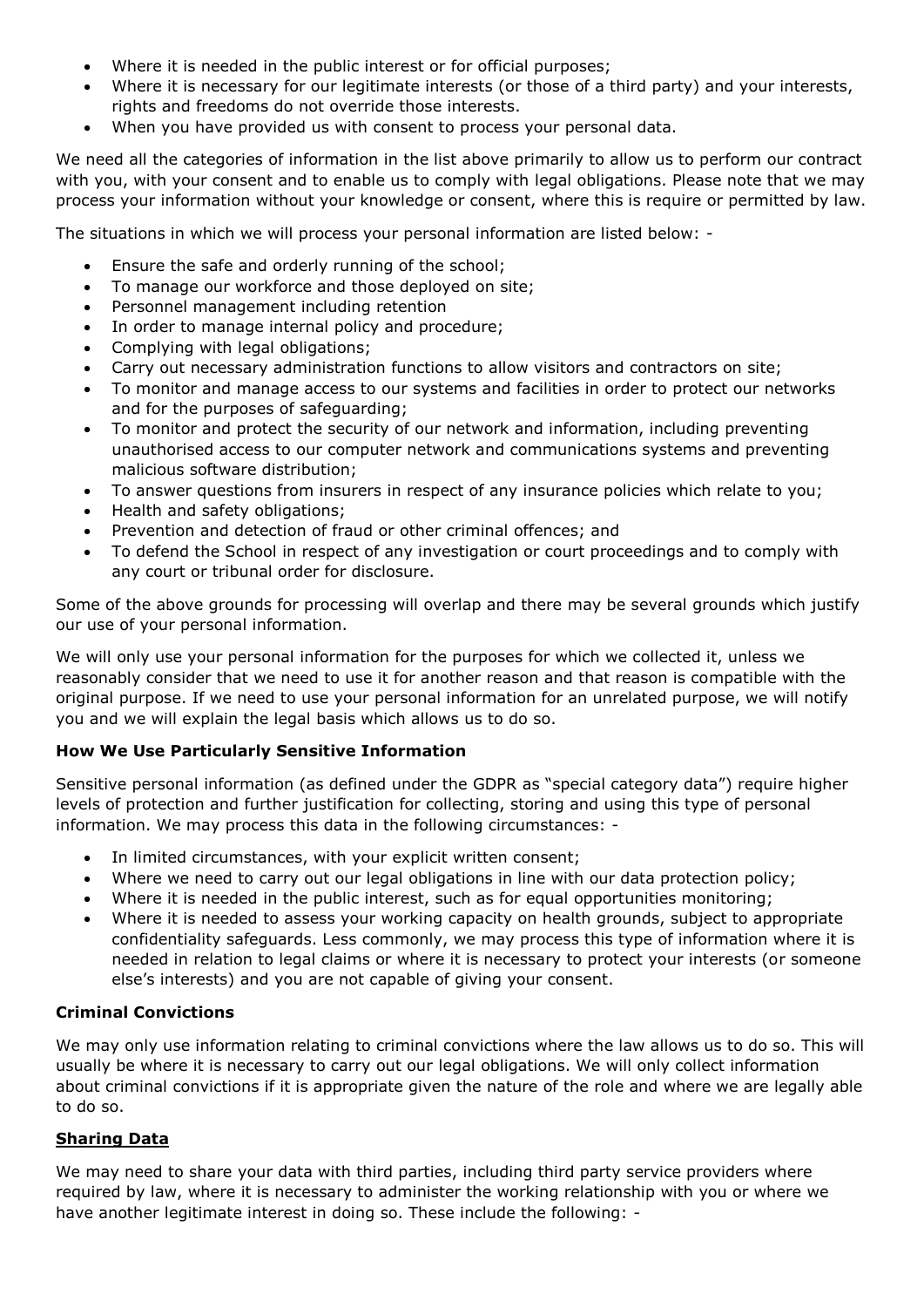- the Department for Education (DfE);
- Ofsted;
- other schools within the Trust;
- Law enforcement officials such as police, HMRC;
- LADO;
- Professional advisors such as lawyers and consultants;
- Support services (including HR support, insurance, IT support, information security, pensions and payroll);
- The Local Authority; and
- DBS.

Information will be provided to those agencies securely or anonymised where possible.

The recipient of the information will be bound by confidentiality obligations, we require them to respect the security of your data and to treat it in accordance with the law.

## **Retention Periods**

Except as otherwise permitted or required by applicable law or regulation, the School only retains personal data for as long as necessary to fulfil the purposes they collected it for, as required to satisfy any legal, accounting or reporting obligations, or as necessary to resolve disputes.

To determine the appropriate retention period for personal data, the School considers the amount, nature, and sensitivity of personal data, the potential risk of harm from unauthorised use or disclosure of personal data, the purposes for processing the personal data, whether we can fulfil the purposes of processing by other means and any applicable legal requirements.

The School typically retains personal data for 6 years or for as long as the data is required subject to any exceptional circumstances or to comply with laws or regulations that require a specific retention period.

### **Security**

We have put in place measures to protect the security of your information (i.e. against it being accidentally lost, used or accessed in an unauthorised way). In addition, we limit access to your personal information to those employees, agents, contractors and other third parties who have a business need to know.

Third parties will only process your personal information on our instructions and where they have agreed to treat information confidentially and to keep it secure.

We have put in place procedures to deal with any suspected data security breach and will notify you and any applicable regulator of a suspected breach where we are legally required to do so.

### **Your Rights Of Access, Correction, Erasure And Restriction**

It is important that the personal information we hold about you is accurate and current. Please keep us informed if your personal information changes during your relationship with us.

Under certain circumstances by law you have the right to: -

- Access your personal information (commonly known as a "subject access request"). This allows you to receive a copy of the personal information we hold about you and to check we are lawfully processing it. You will not have to pay a fee to access your personal information. However we may charge a reasonable fee if your request for access is clearly unfounded or excessive. Alternatively we may refuse to comply with the request in such circumstances.
- Correction of the personal information we hold about you. This enables you to have any inaccurate information we hold about you corrected.
- Erasure of your personal information. You can ask us to delete or remove personal data if there is no good reason for us continuing to process it.
- Restriction of processing your personal information. You can ask us to suspend processing personal information about you in certain circumstances, for example, if you want us to establish its accuracy before processing it.
- To object to processing in certain circumstances (for example for direct marketing purposes).